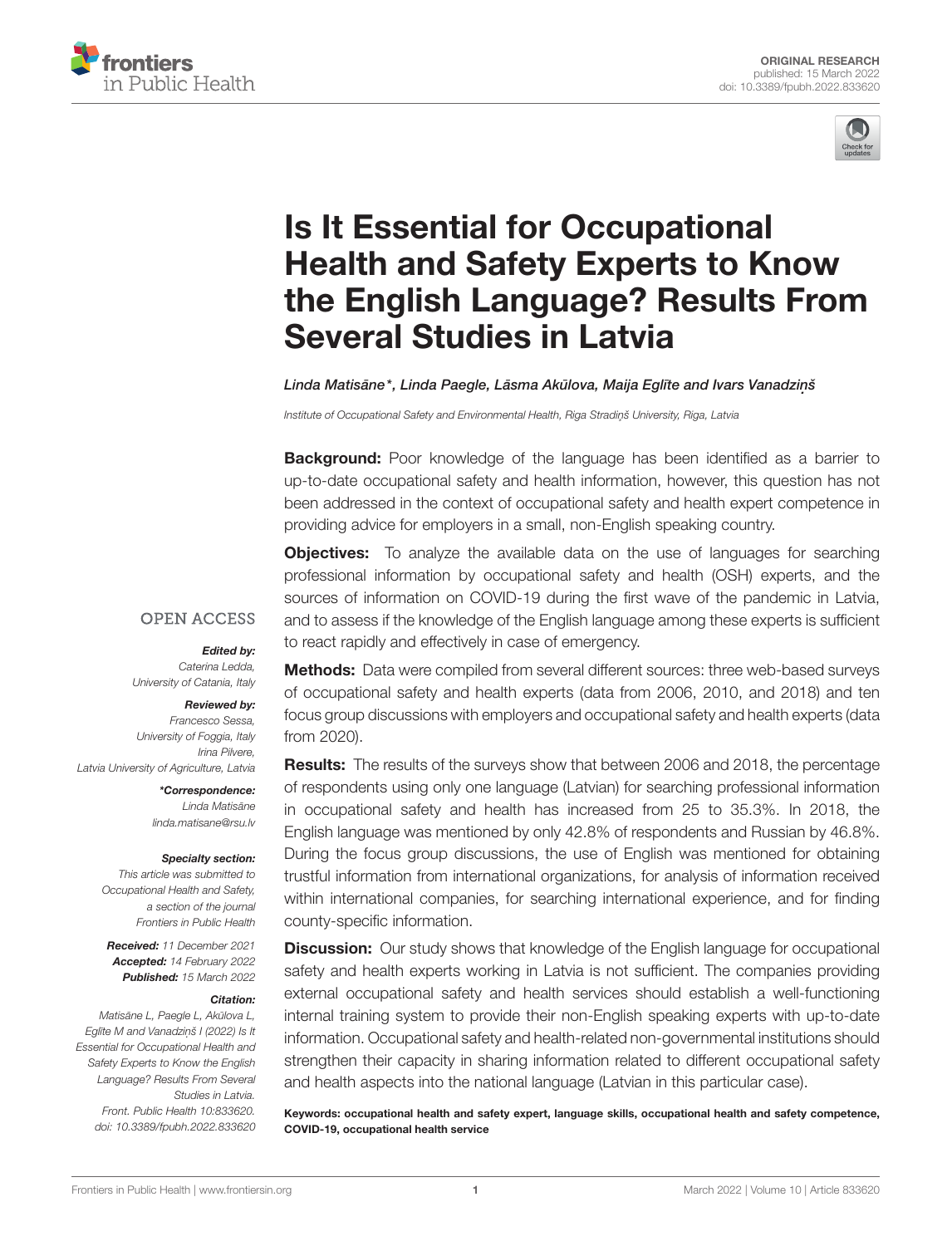# INTRODUCTION

Before the COVID-19 pandemic, it has already been recognized that the changes in the work environment have required today's OSH experts and their workplace functions to change [\(1\)](#page-13-0). Therefore, these experts have to broaden their range of skills, knowledge, and behavior that are essential to influence and to drive changes in the work environment [\(2\)](#page-13-1).

To maintain the health of individuals, families, and communities, everyone relies on the health information available to them [\(3\)](#page-13-2). This means that to provide the best advice on the prevention of workplace hazards, OSH the experts need the best available knowledge on the factors influencing the health and safety of workers. Language, as a barrier to access the up-to-date OSH information, has already been addressed in the OSH context for many years. Insufficient language knowledge has been identified as a reason for a lower understanding of the basic OSH requirements and procedures, thus, resulting in poor work practices among immigrant workers and ethnic minorities [\(4,](#page-13-3) [5\)](#page-13-4). This is mainly related to the fact that most of the employers offer OSH training in the languages spoken by a major part of the population within the country, therefore, the information is available, but might not be understandable to the migrant workers.

If we adopt this statement to the situation at the beginning of the COVID-19 pandemic in Latvia, we obtain the following hypothesis: a lower COVID-19 literacy in OSH experts was caused by the lack of information in the Latvian language, although this information was available in other languages (e.g., English). It is clear that the information on the SARS-CoV-2 virus and the methods to mitigate the spread of this virus were missing in the world, but it is also clear that more information from international organizations (like the World Health Organization, the International Labour Organization, and the European Agency for Safety and Health at Work) and good practice examples from companies were available in English than in Latvian, which is the official language of the country with ∼1.87 million inhabitants [\(6\)](#page-14-0).

Therefore, we decided to analyze the available data to assess the use of languages for searching professional information by OSH experts and on COVID-19 during the first wave of the pandemic in Latvia. Another aim of our study was to check our hypothesis; we assumed that the COVID-19 pandemic has shown the need for knowledge of the English language of OSH experts to react rapidly and effectively to the new and emerging risk factors.

# MATERIALS AND METHODS

No special data to draft this article were gathered; data for this purpose were compiled from four different sources gathered with quantitative and qualitative research methods: data from three web-based questionnaires for OSH experts in Latvia (in 2006, 2010, and 2018) and transcripts from focus group discussions of study on working life with COVID-19 (carried out in 2020) were used to analyze the opinion of employers and their representatives, who are the OSH experts. Ethical approval for the study was granted by the Ethics Commission of Riga Stradins <span id="page-1-0"></span>TABLE 1 | Description of the Work conditions and risks in Latvia study samples.

| <b>Survey</b> | Total number of the<br>study population | <b>Survey periods</b>       | The tool used to<br>gather answers |
|---------------|-----------------------------------------|-----------------------------|------------------------------------|
| 2006          | 86                                      | 19.04.2006-15.07.2006       | Webropol                           |
| 2010          | 211                                     | 09.02.2010-05.03.2010       | Webropol                           |
| 2018          | 202                                     | 04 06 2018-22 08 2018 n a * |                                    |

\*n.a., information not available.

University (protocol No. 6-1/08/16, 23 July 2020) before the recruitment of the focus group participants.

# Surveys of OSH Experts

#### Study Design and Recruitment of Participants

Four consecutive national surveys of Work conditions and risks in Latvia had been conducted in 2006 [\(7\)](#page-14-1), 2010 [\(8\)](#page-14-2), 2013 [\(9\)](#page-14-3), and 2018 [\(10\)](#page-14-4). However, the opinion of OSH experts (persons with a post-graduate degree in OSH) has been surveyed only in 2006, 2010, and 2018. These surveys aimed to gather evidence on the prevalence of workplace hazards, occupational diseases, and accidents at work that would serve as a basis for effective decision-making in the creation and adjustment of employment and social policy programs.

The same survey methodology used for years was utilized; the web-survey answers were gathered from OSH experts on different OSH-related aspects. It applied a non-probability sampling method. Survey participants were recruited using a snowball sampling method. Public announcements, social media advertisements, direct emails, employers' non-governmental organizations, personal contact networks, and higher educational establishments providing postgraduate education in OSH were used to share the web link of the questionnaire in Latvian. Every single person with access to the internet was able to fill in the questionnaire, but, at the beginning of the web survey, a filtering question was applied to recruit only persons who have obtained a degree in OSH. In 2006, 86 persons responded to the questions, the number of respondents in 2010 and 2018 are 211 and 202, respectively. More information on these surveys is given in **[Table 1](#page-1-0)**.

At the beginning of all the three web-survey, written information on the purpose of the study was provided, therefore, participants agreed to participate in the survey by voluntarily proceeding to further questions.

#### Study Variables

For this article, only one main question from the surveys was used: "In which languages do you search information on OSH?". The respondents could select several answers from the following options: "In Latvian," "In English," "In Russian," "In German," and "Other." If the person did not answer this question, his/her answers were excluded from further analysis (in 2006–2 persons, in 2010–1 person, and 2018–1). For a more specific analysis, several other responses were excluded, mainly because the person mentioned the use of other languages or did not specify which other languages were used (in 2006–7 persons mentioned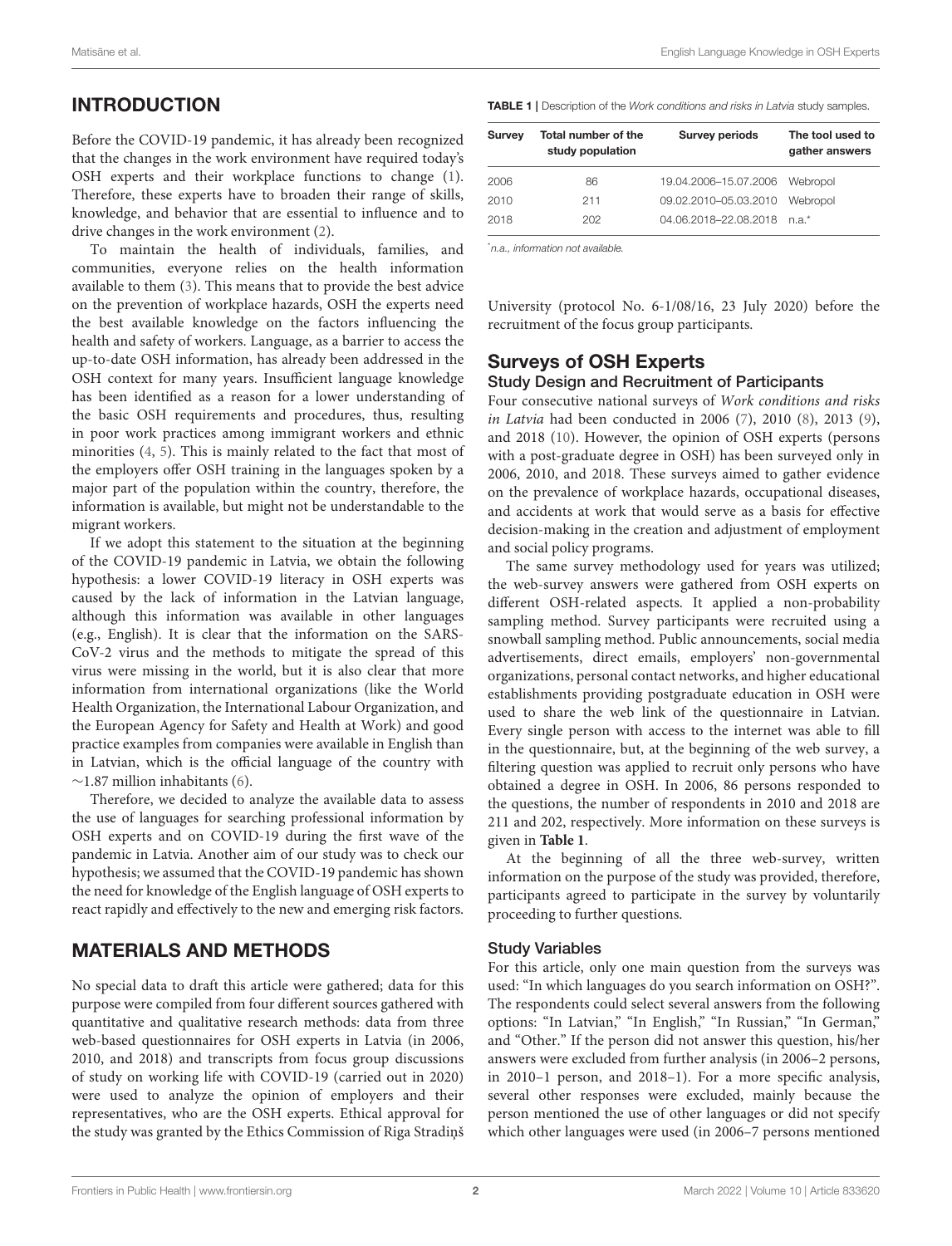German, 1—Swedish, 1—Spanish; in 2010–8 persons mentioned German, 1—other, not specified; in 2018–2 persons mentioned German). The German language was excluded from further analysis due to the low number of respondents mentioning this language in the newest survey in 2018.

The work experience in OSH and the workplace of respondents were used as independent variables. The work experience was measured by asking respondents "How long do you work in OSH?". The respondents could choose from the following answers: "1 year," "2–5 years," "6–10 years," "11–15 years," "more than 15 years," and "at this moment I do not work in OSH" (for analyses, the answers "1 year" and "2–5 years" were combined in a group "1–5 years"; the answers "11–15 years" and "more than 15 years were combined in a group of "more than 11 years"). The workplace of the respondents was identified by asking the question: "Where do you work?". The following answers were offered: "In a company providing external OSH services," "In the OSH department of one company (there are more than one OSH expert in the company)," "In one company as an internal OSH expert (the only OSH expert in this company)," "In several companies as an internal OSH expert," "In several companies as an external OSH expert (service provider)," "Instate authority (Ministry of Welfare, State Labour Inspectorate)," and "Other." For all the questions, an answer "I don't know/I don't want to answer" was possible, therefore, these answers were excluded from the analysis of the relevant variable. A filter was applied for respondents who have reported that they did not work in OSH at the moment of the survey, therefore, they did answer the question on the current workplace.

#### Data Analysis

Frequency analyses (percentages, distribution) were used to describe the data. The average age of these respondents and gender distribution is not available as such information was not gathered during the original studies. The analysis was conducted using the IBM SPSS Statistics 27 (IBM Corporation, Armonk, New York, NY, USA) software.

# Focus Group Discussions With Employers and OSH Experts

#### Study Design and Recruitment of Participants

For this research, the gathered qualitative data during 10 focus group discussions on working life during the COVID-19 pandemic were used. All the focus groups were held during September and October of 2020, just before the 2nd wave of the COVID-19 pandemic in Latvia. The focus group participants were either employers, their representatives, or OSH experts with a postgraduate degree in OSH. For recruitment of the voluntary focus group participants, public announcements, social media (Facebook and Twitter) posts, local employers' nongovernmental organizations, personal contact networks, and national labor inspectorate were used. Before the discussions, the purpose of the study was explained to the participants, and verbal consent was obtained from them. No monetary compensation was provided to the participants.

#### Focus Group Discussions of Employers

Eight of the focus group discussions were organized to gather information from employers. In total, 65 employers from companies of different sizes and regions participated in the discussion (the smallest group had 5 participants, and the biggest had 11 participants). Based on the economic structure of Latvian companies, the representatives of the companies were categorized into 2 groups for this study. The representatives from organizations with <100 workers were classified in the group of small and medium-sized companies, but representatives from the organizations with 100 or more workers were classified as large. While recruiting the focus group participants, the affiliation of the possible participant was asked to ensure that he/she has the affiliation allowing him/her to express the opinion of the employer. If the person did not comply with this requirement, he/she was not included in the focus group. If the applying person did not match the criteria for the specific group (e.g., geographical location of the company or the company size), he/she was invited to take part in the relevant group or excluded from participation in the focus group discussions.

#### Focus Group Discussions of OSH Experts

Two different focus group discussions for OSH experts were organized: 12 external OSH service providers were included in one group, and 12 companies with internal OSH experts in another. While recruiting, the status of the applying OSH expert was checked through their affiliation (in case of company internal OSH experts) or the official online list published on the website of the Ministry of Welfare (in case of registered external OSH service providers). If the applying person did not match the requirements for the specific group (e.g., internal/external OSH expert), he/she was offered to participate in the other group or excluded from participation in the focus group discussions.

#### Procedure of the Focus Group Discussions

A standardized procedure was used for all focus group discussions. Because of the epidemiologic restrictions implemented by the Latvian government to mitigate the COVID-19 pandemic, a mixed interviewing method was used; some of the participants were on-site, others used online meeting platforms, such as Zoom or MS Teams. The experienced and trained moderators led the focus group discussions (interviewers—IV, IA, and SR). They were facilitated by a note-taker to make the transcribing process easier. The focus group discussions strictly followed the structured research protocol guidelines with logically proceeding groups of questions. Research protocol guidelines were pre-tested with persons familiar with OSH topics, but were not involved in the study neither as researchers nor focus group participants.

The topic related to searching information on COVID-19 was included toward the end of the discussions when the general topics applying to all workers were already covered. According to the structured guidelines, participants were initially asked, "Where did you personally search professional information on measures to be implemented in the workplace for mitigation of spreading on COVID-19 virus? Did you use the website of the State Labour Inspectorate, the Ministry of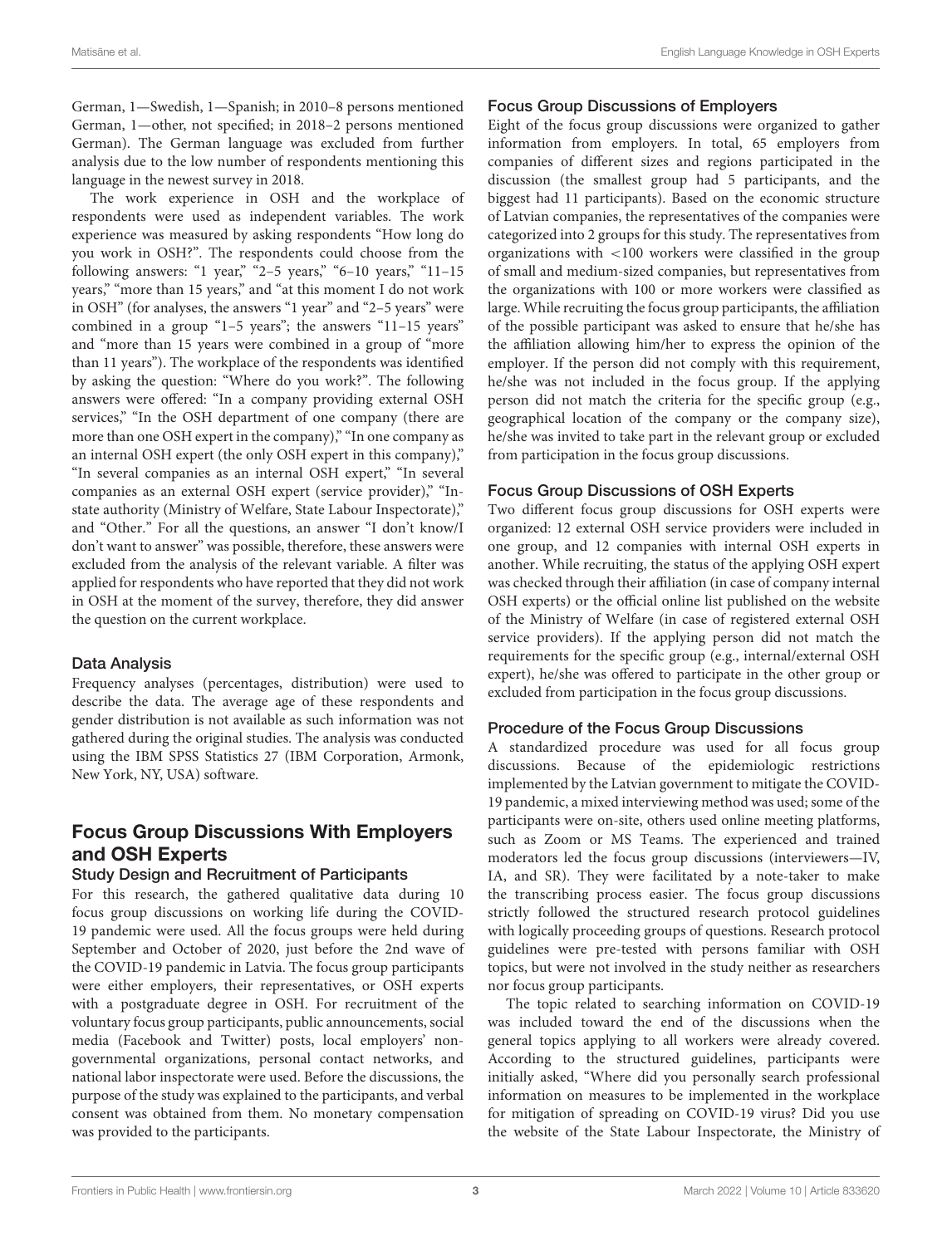Matisāne et al. **English Language Knowledge in OSH Experts** English Language Knowledge in OSH Experts

Welfare, the Ministry of Economy, [national working life portal] [www.stradavesels.lv,](http://www.stradavesels.lv) client service phone of the State Labour Inspectorate, information published social media accounts of the State Labour Inspectorate other sources?... Did you search for information in English or any other language? Recommendations of which organizations did you use?". As part of the discussions held online, the moderator used a PowerPoint presentation with written questions which were shown on the screen when the relevant questions were discussed.

After receiving permission from all participants, the focus group discussions were recorded. The recording aimed to facilitate the transcribing process and to ensure that the information is matched correctly. The recordings and transcripts are safely stored according to the data protection rules of Riga Stradiņš University. The group discussions lasted between 115 and 152 min each, the topics related to searching for professional information were covered in ∼12 min per focus group.

#### Procedure of the Focus Group Discussions

After preparing the anonymized transcripts, the participants were de-identified manually by an independent researcher (LA) who did not participate in discussions and content analysis of the results. A careful and systematic analysis, including coding, and interpretative work, was done by two independent researchers for obtaining results at the group level. Both researchers providing the coding are OSH experts with more than 20 years of experience and with a background in occupational medicine (LM and IV) who were advised by another researcher holding a master's degree in public health (LP).

Initially, both experienced OSH researchers (LM and IV) together read through the data and suggested tentative categories and subcategories, which were based directly on the data itself without building them on theoretical considerations. Such a decision was made as it seemed that this approach better fitted the research question. Then, the same researchers separately coded the transcript of the discussion of the external OSH experts. After that, both researchers compared their analysis and agreed on the categories and subcategories, which were used for further coding of other transcripts. The buildup of subcategories was also continued while the analytical process of all 10 focus group discussion transcripts. Then, the subcategories were refined by collapsing and merging the initial ones into the final version. Finally, the third independent researcher (LP) reviewed all transcripts to verify the findings and to visualize them to be presented as results.

The supporting quotes were selected in all stages of the coding and reviewing process. Then, all three experts discussed and agreed on the best fitting ones, which were later included in the section of the results as examples to describe the different ways the responses were given. For the selected quotes from the employers' focus group discussions, the size of the quoted company and region is given (Riga, suburbs of Riga represent the biggest city of the country and its surroundings; all others are regions of Latvia); for OSH experts, it is mentioned if the quoted person works as an internal OSH expert or OSH service provider (referred as "internal" or "external," respectively).

<span id="page-3-0"></span>TABLE 2 | The number of languages mentioned by occupational safety and health (OSH) experts to specify the languages they use to search information in OSH.

| <b>Number of languages</b>     |                | 2006          |                | 2010          | 2018 |               |  |
|--------------------------------|----------------|---------------|----------------|---------------|------|---------------|--|
|                                | n              | $\frac{0}{0}$ | $\mathbf n$    | $\frac{0}{0}$ | n    | $\frac{0}{0}$ |  |
| 1 language                     | 21             | 25.0          | 66             | 31.4          | 71   | 35.3          |  |
| 2 languages                    | 28             | 33.3          | 86             | 41.0          | 81   | 40.3          |  |
| 3 languages                    | 32             | 38.1          | 56             | 26.7          | 48   | 23.9          |  |
| 4 languages                    | $\mathfrak{D}$ | 2.4           | $\mathfrak{p}$ | 1.0           | 1    | 0.5           |  |
| 5 languages                    | 1              | 1.2           |                |               |      |               |  |
| Number of respondents in total | 84             |               | 210            |               | 201  |               |  |

In addition to identifying categories and subcategories, the researchers repeated the analyses of the transcripts to find places and supporting quotes in the transcripts, where the use of languages other than Latvian for obtaining information during the COVID-19 pandemic was mentioned. Based on the formulation of the question used during the focus group discussions ("Did you search information in English or any other language?") and the results of the content analyses, the experienced researchers agreed that indirect mentions of the use of English will be captured along with direct mentions. The indirect mentions were used for cases when it was clear that the relevant information from the mentioned sources could not be obtained in Latvian. The following examples can be given: searching for information on travel restrictions in other countries and requirements for the crossing of borders (e.g., Poland and Sweden), using international sources which do not publish information in Latvian (e.g., the Health Organization, the Health and Safety Executive, which is the UK governmental agency), and communicating with international colleagues (e.g., Germany, Belgium, and Sweden). Most of these sources and contacts do not provide information and/or communicate in Russian, therefore, the data of the Central Statistical Boards were checked to identify which other languages might have been used. These data show that in 2017, 37.5% of the inhabitants in Latvia know the English language, 7.9%—German, and .9%—French [\(11\)](#page-14-5). Based on these results, we assumed that the foreign language used for obtaining information on COVID-19 by employers and OSH experts was English. The above-mentioned data from the Central Statistical Bureau of Latvia allowed us to focus our article on the knowledge of the English language without looking at German, Spanish, French, or other most spoken languages in the world.

### RESULTS

#### Quantitative Results

The results of the surveys of OSH experts show that the percentage of respondents who have mentioned that they use only one language (Latvian) for searching professional information in OSH is between 25% (in 2006) and 35% (in 2018). Overall, the tendency shows that in 2006, every fourth respondent searched information in only one language, while it was every third respondent in 2018 (for details see **[Table 2](#page-3-0)**).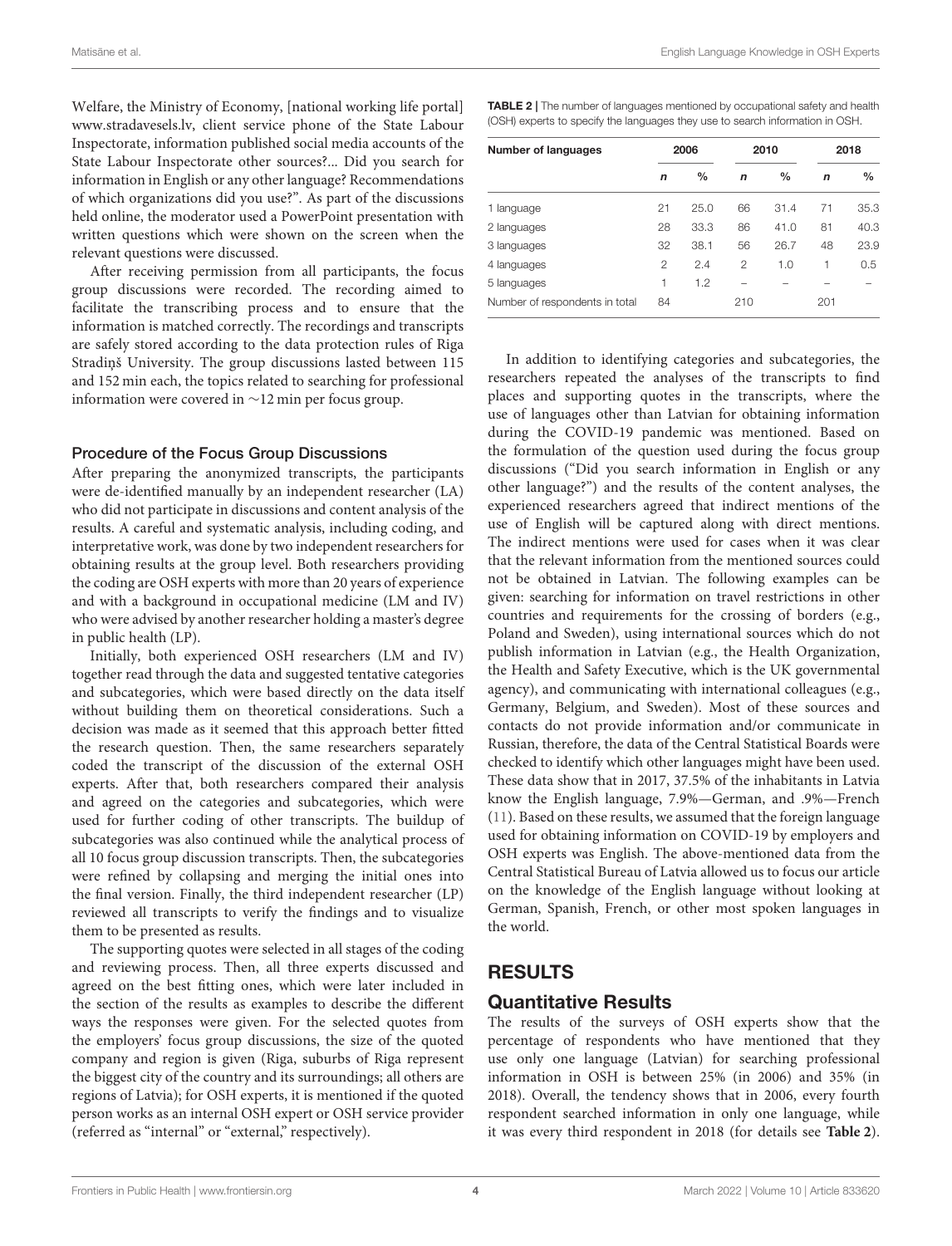<span id="page-4-0"></span>TABLE 3 | Characteristics of OSH experts using only Latvian for the search of OSH information by experience and workplace.

| Question                       | Grade                                                                                       | Only in Latvian |                |               |                |          |               |                |                |               |  |
|--------------------------------|---------------------------------------------------------------------------------------------|-----------------|----------------|---------------|----------------|----------|---------------|----------------|----------------|---------------|--|
|                                |                                                                                             | 2006            |                |               | 2010           |          |               | 2018           |                |               |  |
|                                |                                                                                             | $n^*$           | $N^{**}$       | $\frac{0}{0}$ | $n^*$          | $N^{**}$ | $\frac{0}{0}$ | $n^*$          | $N^{**}$       | $\frac{0}{0}$ |  |
| How long do you work 1-5 years |                                                                                             | 10              | 29             | 34.5          | 33             | 91       | 36.3          | 14             | 55             | 25.5          |  |
| in OSH?                        | 6-10 years                                                                                  | 5               | 27             | 18.5          | 18             | 61       | 29.5          | 19             | 49             | 38.8          |  |
|                                | More than 11 years                                                                          | 5               | 24             | 20.8          | 9              | 43       | 20.9          | 33             | 82             | 40.2          |  |
|                                | At this moment I do not work in OSH                                                         | 1               | $\overline{4}$ | 25.0          | 6              | 15       | 40.0          | 5              | 15             | 33.3          |  |
| Where do you work?             | In a company providing external OSH services                                                | 3               | 16             | 18.8          | 11             | 34       | 32.4          | 22             | 69             | 31.9          |  |
|                                | In the OSH department of one company (there<br>are more than one OSH expert in the company) | 3               | 10             | 30.0          | 12             | 32       | 37.5          | 14             | 35             | 40.0          |  |
|                                | In one company as an                                                                        | $\overline{4}$  | 17             | 23.5          | 14             | 47       | 29.8          | 13             | 34             | 38.2          |  |
|                                | internal OSH expert (the only OSH expert in this<br>company)                                |                 |                |               |                |          |               |                |                |               |  |
|                                | In several companies as an internal OSH expert                                              | 2               | 8              | 25.0          | $\overline{7}$ | 33       | 21.2          | 17             | 42             | 40.5          |  |
|                                | In several companies as an external OSH<br>expert (service provider)                        | f,              | $\overline{4}$ | 25.0          | 5              | 16       | 31.3          | 5              | 14             | 35.7          |  |
|                                | In state authority (Ministry of Welfare, State<br>Labour Inspectorate)                      | 6               | 20             | 30.0          | 6              | 16       | 37.5          | $\overline{2}$ | $\overline{7}$ | 28.6          |  |
|                                | Other or unemployed                                                                         | 2               | 5              | 40.0          | 11             | 17       | 64.7          | 4              | 17             | 23.5          |  |

\*n—number of cases who have selected the particular answer out of respondents belonging to the group.

\*\*N—number of respondents belonging to the group.

Looking at the data from the survey carried out in 2018 in more detail (the survey closest to the beginning of the COVID-19 pandemic), 35.3% of respondents have mentioned that he/she searched information in one language, 40.3% in two languages, and 23.9% in three languages (Latvian was one of those languages in both cases). In addition, 1 person has mentioned the use of four languages for a professional literature search.

When trying to identify the respondents who searched information only in Latvian, we focused the analyses on the survey data of 2018. Such respondents were more often observed among the more experienced OSH experts (38.8% with experience between 6 and 10 years, and 40.2% with experience of more than 11 years). The lowest percentage of OSH experts reporting the use of only one language was observed among respondents working for the state authorities (the Ministry of Welfare, the State Labour Inspectorate) with 28.6%. Among OSH experts working in/with companies, the best situation was observed in the case of external OSH experts. Approximately, 31.9% of the respondents working in companies providing external OSH services mentioned Latvian as the only language to obtain information on OSH. Among external OSH experts, or service providers working in several companies, the relevant percentage was 35.7% (for additional information see **[Table 3](#page-4-0)**).

In 2018 (the year of the survey closest to the beginning of the COVID-19 pandemic), English, as the foreign language used for searching of professional information, was mentioned by 42.8% of respondents (53.6% in 2006; 38.6% in 2010), while Russian was used by 46.8% respondents (58.3% in 2006; 54.8% in 2010). When looking at the experience of working in OSH, English was used most often by those specialists who hold a postgraduate degree in OSH but are not currently working in OSH (53.3%). From those who are working in OSH, the English language was the most frequently reported by those who have OSH experience of up to 5 years (50.9% in 1-5 years; 46.9% in 6–10 years). Respondents working as internal OSH experts (26.2%) and for the external OSH services (37.7%) less frequently reported the use of English (for details see **[Table 4](#page-5-0)**). When analyzing the use of Russian, this answer was most often mentioned among persons whose experience is 1–5 years (50.9%) and more than 11 years (50%), those who work in/with several companies as internal OSH experts (57.1%), in a company providing OSH services (55.1%), and in several companies as an external OSH expert-service provider (50%) (for details see **[Table 5](#page-5-1)**).

#### Qualitative Results on the Use of Foreign Languages for Searching Information

Direct or indirect use of English was mentioned by 21 employers (32.2% of all employers who participated in the focus group discussions) and 6 OSH experts (25%), resulting in a total of 27 focus group participants (30.3%). However, two employers and one OSH expert mentioned the use of foreign languages in general. Considering that both employers represent small companies from the region close to the border of Russia (the OSH expert did not provide any additional specific information), we were not able to specify which language was used in those three cases, therefore, we did not code these answers as an indirect use of English. None of the participants directly mentioned the use of Russian.

More often, the researchers were able to identify the use of foreign languages for obtaining information on COVID-19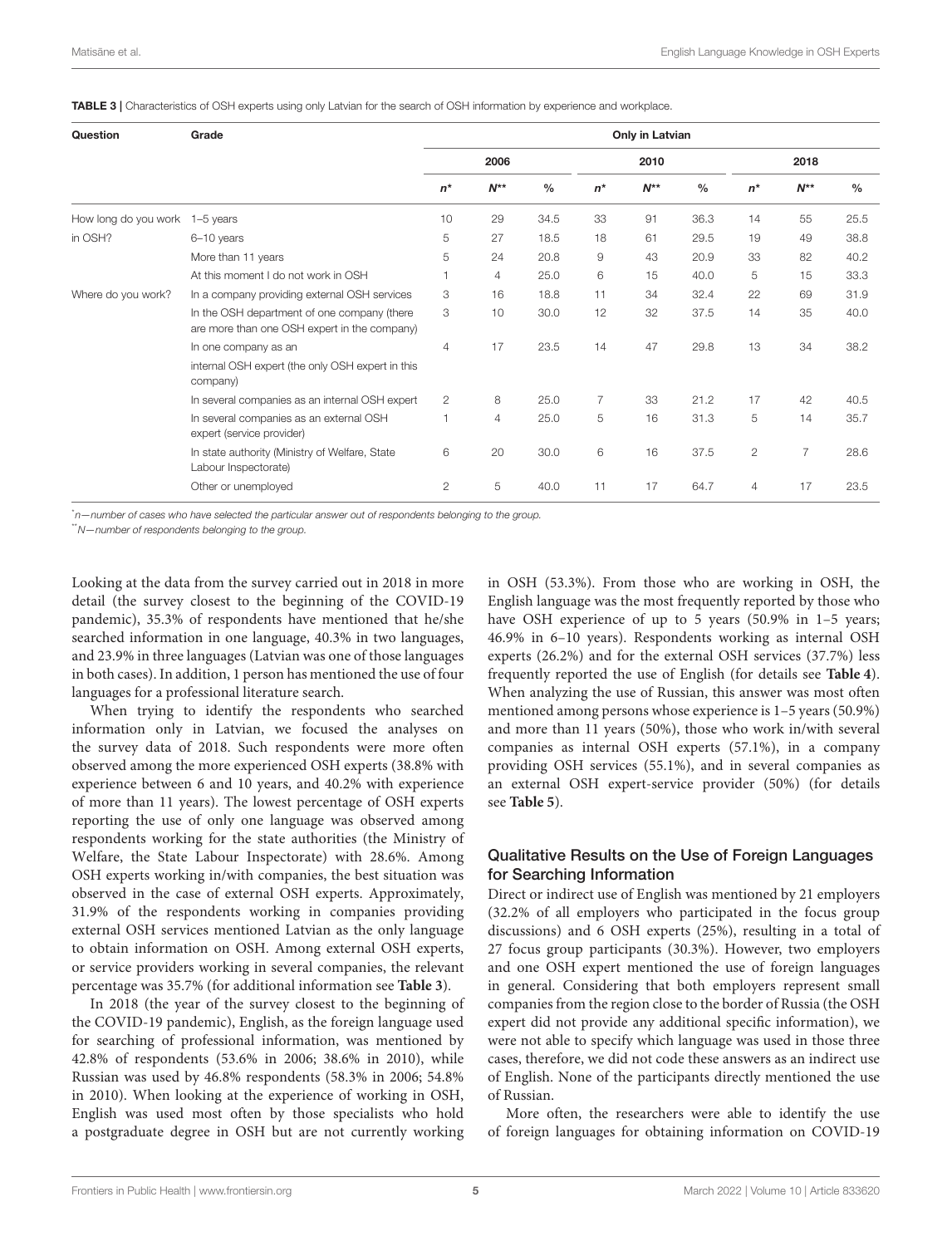<span id="page-5-0"></span>TABLE 4 | Characteristics of OSH experts using English for the search of OSH information by experience and workplace.

| Question             | Grade                                                                                       | English                |                |               |                |          |               |                |          |               |  |
|----------------------|---------------------------------------------------------------------------------------------|------------------------|----------------|---------------|----------------|----------|---------------|----------------|----------|---------------|--|
|                      |                                                                                             | 2006                   |                |               | 2010           |          |               | 2018           |          |               |  |
|                      |                                                                                             | $n^*$                  | $N^{**}$       | $\frac{0}{0}$ | $n^*$          | $N^{**}$ | $\frac{0}{0}$ | $n^*$          | $N^{**}$ | $\frac{0}{0}$ |  |
| How long do you work | 1-5 years                                                                                   | 17                     | 29             | 58.6          | 28             | 91       | 30.8          | 28             | 55       | 50.9          |  |
| in OSH?              | 6-10 years                                                                                  | 17                     | 27             | 63.0          | 27             | 61       | 44.3          | 23             | 49       | 46.9          |  |
|                      | More than 11 years                                                                          | $\mathrel{\mathsf{g}}$ | 24             | 37.5          | 20             | 43       | 46.5          | 27             | 82       | 32.9          |  |
|                      | At this moment I do not work in OSH                                                         | $\mathbf{2}$           | $\overline{4}$ | 50.0          | 6              | 15       | 40.0          | 8              | 15       | 53.3          |  |
| Where do you work?   | In a company providing external OSH services                                                | 11                     | 16             | 68.8          | 19             | 34       | 55.9          | 26             | 69       | 37.7          |  |
|                      | In the OSH department of one company (there<br>are more than one OSH expert in the company) | 5                      | 10             | 50.0          | 10             | 32       | 31.3          | 17             | 35       | 48.6          |  |
|                      | In one company as an internal OSH expert (the<br>only OSH expert in this company)           | $\overline{9}$         | 17             | 52.9          | 15             | 47       | 31.9          | 16             | 34       | 47.1          |  |
|                      | In several companies as an internal OSH expert                                              | 2                      | 8              | 25.0          | 9              | 33       | 27.3          | 11             | 42       | 26.2          |  |
|                      | In several companies as an external OSH<br>expert (service provider)                        | 3                      | $\overline{4}$ | 75.0          | 7              | 16       | 43.8          | $\overline{7}$ | 14       | 50.0          |  |
|                      | In state authority (Ministry of Welfare, State<br>Labour Inspectorate)                      | 9                      | 20             | 45.0          | $\overline{7}$ | 16       | 43.8          | 3              | 7        | 42.9          |  |
|                      | Other or unemployed                                                                         | 4                      | 5              | 80.0          | 8              | 17       | 47.1          | 8              | 17       | 47.1          |  |

\*n, number of cases who have selected the particular answer out of respondents belonging to the group.

\*\*N, number of respondents belonging to the group.

<span id="page-5-1"></span>TABLE 5 | Characteristics of OSH experts using Russian for the search of OSH information by experience and workplace.

| Question             | Grade                                                                                       | Russian        |                |      |                |          |               |                |                |               |  |
|----------------------|---------------------------------------------------------------------------------------------|----------------|----------------|------|----------------|----------|---------------|----------------|----------------|---------------|--|
|                      |                                                                                             | 2006           |                |      | 2010           |          |               |                | 2018           |               |  |
|                      |                                                                                             | $n^*$          | $N^{**}$       | $\%$ | $n^*$          | $N^{**}$ | $\frac{0}{0}$ | $n^*$          | $N^{**}$       | $\frac{0}{0}$ |  |
| How long do you work | 1-5 years                                                                                   | 14             | 29             | 48.3 | 50             | 91       | 54.9          | 28             | 55             | 50.9          |  |
| in OSH?              | 6-10 years                                                                                  | 15             | 27             | 55.6 | 30             | 61       | 49.2          | 20             | 49             | 40.8          |  |
|                      | More than 11 years                                                                          | 17             | 24             | 70.8 | 29             | 43       | 67.4          | 41             | 82             | 50.0          |  |
|                      | At this moment I do not work in OSH                                                         | 3              | $\overline{4}$ | 75.0 | 6              | 15       | 40.0          | 5              | 15             | 33.3          |  |
| Where do you work?   | In a company providing external OSH services                                                | 8              | 16             | 50.0 | 15             | 34       | 44.1          | 38             | 69             | 55.1          |  |
|                      | In the OSH department of one company (there<br>are more than one OSH expert in the company) | $\overline{4}$ | 10             | 40.0 | 17             | 32       | 53.1          | 13             | 35             | 37.1          |  |
|                      | In one company as an internal OSH expert (the<br>only OSH expert in this company)           | 12             | 17             | 70.6 | 25             | 47       | 53.2          | 15             | 34             | 44.1          |  |
|                      | In several companies as an internal OSH expert                                              | 5              | 8              | 62.5 | 24             | 33       | 72.7          | 24             | 42             | 57.1          |  |
|                      | In several companies as an external OSH<br>expert (service provider)                        | $\overline{c}$ | $\overline{4}$ | 50.0 | 9              | 16       | 56.3          | $\overline{7}$ | 14             | 50.0          |  |
|                      | In state authority (Ministry of Welfare, State<br>Labour Inspectorate)                      | 11             | 20             | 55.0 | $\overline{7}$ | 16       | 43.8          | 3              | $\overline{7}$ | 42.9          |  |
|                      | Other or unemployed                                                                         | 4              | 5              | 80.0 | 12             | 17       | 70.6          | 7              | 17             | 41.2          |  |

\*n, number of cases who have selected the particular answer out of respondents belonging to the group.

\*\*N, number of respondents belonging to the group.

indirectly than directly. The following examples can be used for describing direct and indirect identification of the use of foreign languages:

"We are an international company, so our experience is based on information received from different countries—Sweden, Finland, China, Brazil, and each country had its examples."

—A small company from Riga, suburbs of Riga

"In English, we checked the information of . . . crossing the borders." —A large company from Latgale In addition, the representatives from international companies, who explained that they received information and guidelines at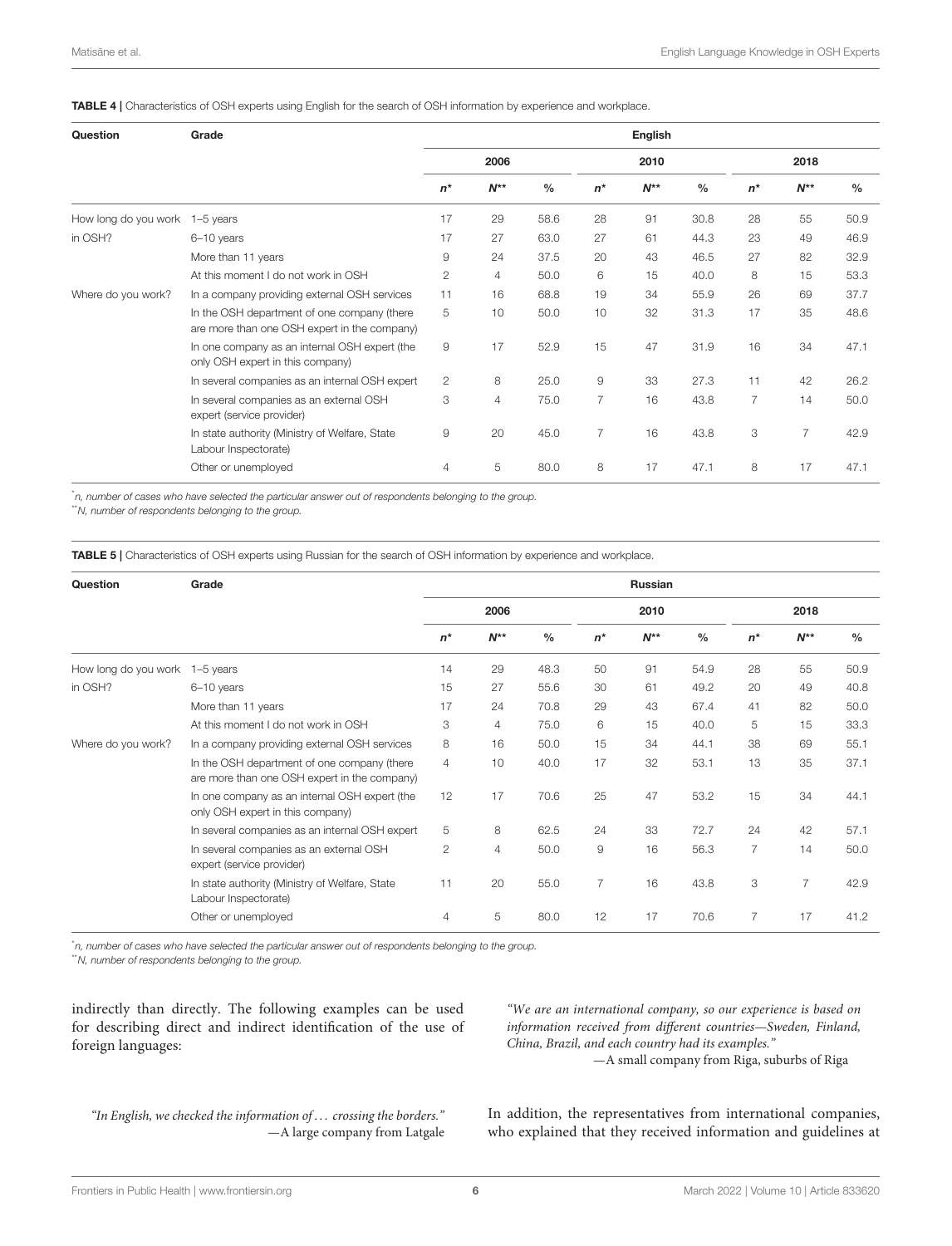<span id="page-6-0"></span>**TABLE 6** | Themes identified during research analysis of focus group discussions  $(n =$  number of persons for which theme was detected).

| <b>Main category</b>                       | Subcategory                                                                                                                  | <b>Employers</b> | <b>OSH experts</b> | In total       |
|--------------------------------------------|------------------------------------------------------------------------------------------------------------------------------|------------------|--------------------|----------------|
|                                            |                                                                                                                              | $(n = 65)$       | $(n = 24)$         | $(n = 89)$     |
| Looking for information in different       | Legal acts (online publications)                                                                                             | 11               | $\circ$            | 11             |
| channels                                   | Latvian news (evening news, online portals)                                                                                  | $\overline{7}$   | 4                  | 11             |
|                                            | Social media                                                                                                                 | 6                | 2                  | 8              |
|                                            | Press conferences of the government                                                                                          | 4                | 0                  | 4              |
|                                            | Foreign news                                                                                                                 | 1                | 1                  | 2              |
| Looking for information from Latvian       | Center for Disease Prevention and Control                                                                                    | 24               | 12                 | 36             |
| sources                                    | National working life portal stradavesels.lv                                                                                 | $\overline{7}$   | 12                 | 19             |
|                                            | State Labour Inspectorate                                                                                                    | 9                | 3                  | 12             |
|                                            | Ministry of Health                                                                                                           | 3                | 4                  | 7              |
|                                            | Center for Protection of Consumer Rights                                                                                     | 3                | 1                  | 4              |
|                                            | Ministry of Economy                                                                                                          | 2                | $\overline{2}$     | 4              |
|                                            | State Tax Authority                                                                                                          | 3                | 0                  | 3              |
|                                            | Local authorities                                                                                                            | 3                | 0                  | 3              |
|                                            | Ministry of Foreign Affairs                                                                                                  | $\overline{c}$   | $\circ$            | $\mathbf{2}$   |
| Looking for information from international | World Health Organization                                                                                                    | 6                | 6                  | 12             |
| sources                                    | European Agency for Health and Safety at Work                                                                                | $\Omega$         | $\overline{2}$     | 2              |
|                                            | Other sources with a focus on experience from<br>China                                                                       | 2                | $\Omega$           | $\overline{2}$ |
|                                            | Health and Safety Executive                                                                                                  | $\circ$          | $\overline{1}$     | $\mathbf{1}$   |
| Communication used for information         | Latvian colleagues                                                                                                           | 5                | 8                  | 13             |
| search                                     | International colleagues                                                                                                     | 8                | $\overline{2}$     | 10             |
|                                            | Industry-specific non-governmental organizations                                                                             | 7                | 3                  | 10             |
|                                            | Internally hired experts (occupational physician,<br>epidemiologist, a medical doctor specialized in<br>infectious diseases) | $\overline{2}$   | 1                  | 3              |
|                                            | International clients                                                                                                        | $\overline{c}$   | 0                  | 2              |
| Problems with information                  | Low quality of information                                                                                                   | 8                | 1                  | 9              |
|                                            | Too big amount of information                                                                                                | 4                | $\Omega$           | Δ              |
|                                            | Problems with reaching authority                                                                                             | $\overline{c}$   | 2                  | Δ              |
| Languages used for searching information   | English                                                                                                                      | 21               | 6                  | 27             |
| (other than Latvian)                       | Other languages than Latvian (in general)                                                                                    | $\overline{2}$   | 1                  | 3              |

the group level, have another indirect use of foreign languages as related to searching international experience to manage the COVID-19 pandemic or the trustful information from international organizations:

"We started to look for international experience already before WHO [World Health Organization] guidelines. We analyzed in details experience from other countries, including China." —A large company from Riga, suburbs of Riga

Another important reason for searching information in foreign languages was the need to obtain specific information from other countries:

"As I was abroad during that time, I, of course, checked the website of the Ministry of Foreign Affairs and compared this information with Czech Republic, Poland, Germany."

—A small company from Vidzeme

#### Qualitative Results on Searching of Information

Five main themes of discussions were revealed: (1) looking for information in different channels, (2) looking for information from Latvian sources, (3) looking for information from international sources, (4) communication used for information search, and (5) problems with information (see **[Table 6](#page-6-0)**).

In general, the sources used for obtaining information differed as to the needs of focus group participants differed. However, the general information on COVID-19, which was used by almost all participants, was mainly obtained from the news channels (TV, radio, online media, and links on social media):

"It was enough with TV, radio and such internet news portals as [www.delfi.lv,](http://www.delfi.lv) [www.tvnet.lv.](http://www.tvnet.lv)"

—A small company from Latgale

"Everything is on Facebook, Twitter, and they duplicate information 2, 3, 5 times."

—A large company from Vidzeme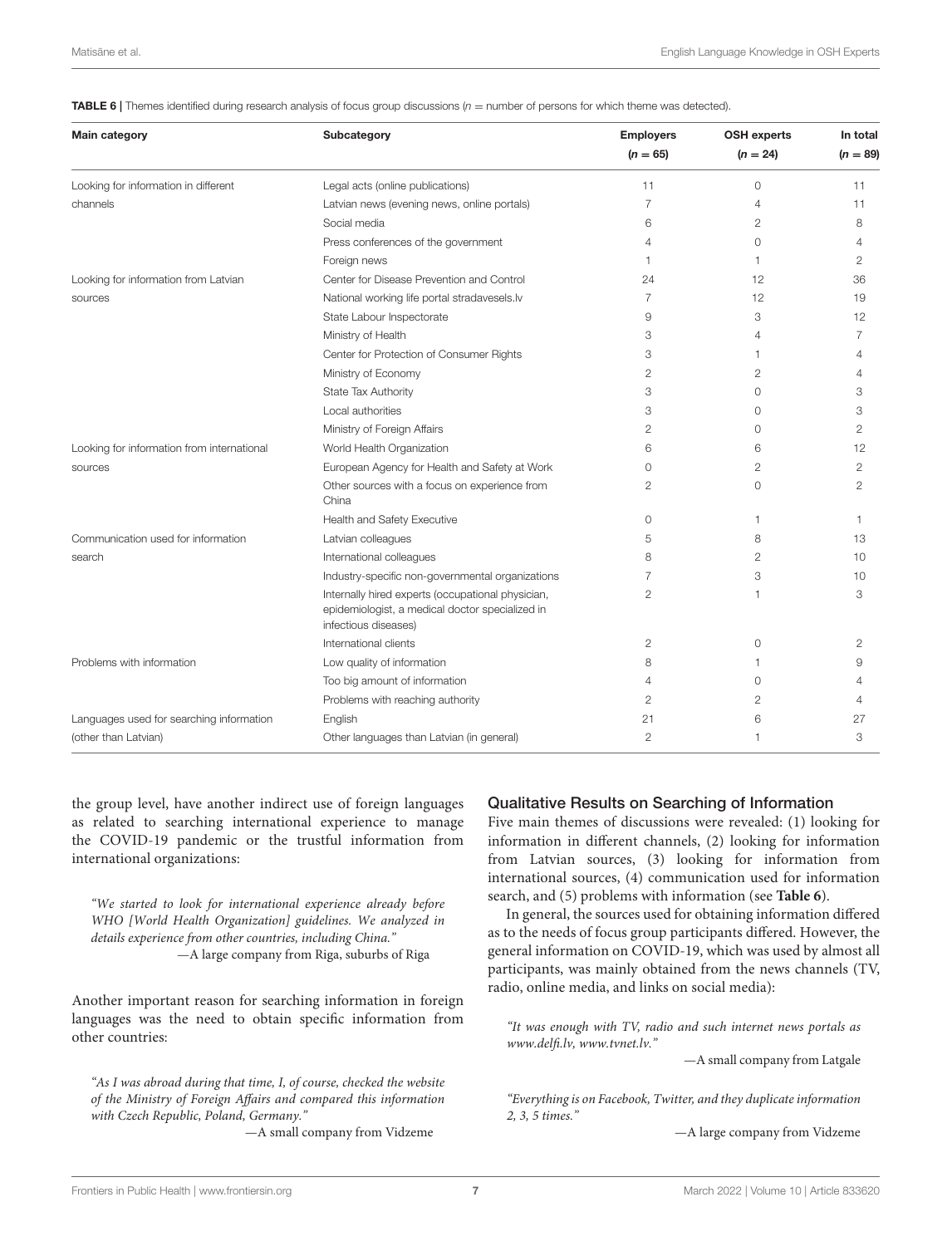However, other respondents mentioned that they used online publications of legal acts, as these sources contained more precise and reliable information. Participants also noted that watching live streams of the governmental press conferences was a very quick way to obtain information on changes in legal acts:

"About COVID, we relied only on [likumi.lv](https://likumi.lv) [the official publication site of legal acts in Latvia]. Information published in mass media was not precise, and this affects our business."

—A small company from Kurzeme/Zemgale

"The necessary information was obtained through Facebook streaming of governmental press conferences." —A small company from Latgale

For more business-oriented information, the participants used different options to obtain information from the national state authorities; in most cases, publications on their website. Although a designated website for COVID-19 related topics [\(12\)](#page-14-6) was created, it was not among the most frequently used websites. As the top source, the Center for Disease Prevention and Control (CDPC) was mentioned by the employers. It was also one of the top two mentions by OSH experts:

"We used a very simple tactic, and we followed it strictly. We acted as CDPC had said. If something was not clear, we wrote to CDPC and asked what to do. If the information is published on their website, we use it."

—A small company from Riga, suburbs of Riga

"The first website for me was CDPC. . . " —An external OSH expert

The other top mention of OSH experts was the national working life portal [\(www.stradavesels.lv\)](http://www.stradavesels.lv), which was already the main website for OSH topics even before the COVID-19 pandemic:

"... I noticed and very much used the section of materials of the [www.stradavesels.lv.](http://www.stradavesels.lv) It was possible to find many informative materials in a single place on COVID."

—An external OSH expert

Some other state authorities and local governments were specified less often; e.g., the State Labor Inspectorate, the Ministry of Health, the Center for Protection of Consumer Rights, the State Tax Authority, the Ministry of Economy, and the Ministry of Foreign Affairs. The number of the respondents specifying the particular institution was much lower and, in most cases, very specific information was searched in these cases. For example, the website of the Center for Protection of Consumer Rights was used to find information on personal protective equipment as this authority is responsible for the market surveillance of personal protective equipment, while the State Tax Authority was consulted for grants of current assets or stoppage benefits as this institution was coordinating these issues. For supporting quotes, see **[Table 7](#page-8-0)**.

When analyzing the international sources of information, the World Health Organization was the most often mentioned source both by the employers and the OSH experts:

"The most precise information, of course, came from the World Health Organization. It was more related to health. I liked this source."

—An external OSH expert

Other international sources included the European Agency for Health and Safety at Work (mentioned during the focus group discussion of external OSH experts) and the Health and Safety Executive, which is a UK governmental agency. In addition, several participants did not specify any particular source. However, they explained that they focused their search on the information describing the experience from China (supporting quotes are given in **[Table 7](#page-8-0)**).

Along with searching information, communication with colleagues, clients, hired experts (an occupational physician, an epidemiologist, and a medical doctor specialized in infectious diseases), and industry-specific non-governmental organizations were mentioned. Both communications with persons in Latvia (with OSH experts or persons in the same industry) and abroad (colleagues from mother/sister companies and international clients) were reported:

"A very big support was our colleagues—mainly OSH experts. You communicate with one and then with another, so the ideas are generated."

—An internal OSH expert

"Taking into account the fact that we have sites all over the world, almost in all continents, we exchanged with experience. We find out what they do, implement something similar, they take [ideas] from us. In OSH it is the same."

—An internal OSH expert

"Then we also had the information provided by our international clients. The clients sent their internal guidelines—what they do in their companies, and we also used that information." —A small company from Kurzeme/Zemgale

Analysis of the transcripts of the focus group discussions allowed us to identify the main problems with obtainable information during the first wave of the COVID-19 pandemic in Latvia. The most typical answer was related to the quality of the information, though, it was mainly characterized as contradictory.

"... information was available, but it was also so contradicting." —A small company from Vidzeme

A big amount of information was mentioned by focus group participants, raising linked questions which were regarding the credible sources of information and the sufficient skills to distinguish the trustful sources. However, in general, these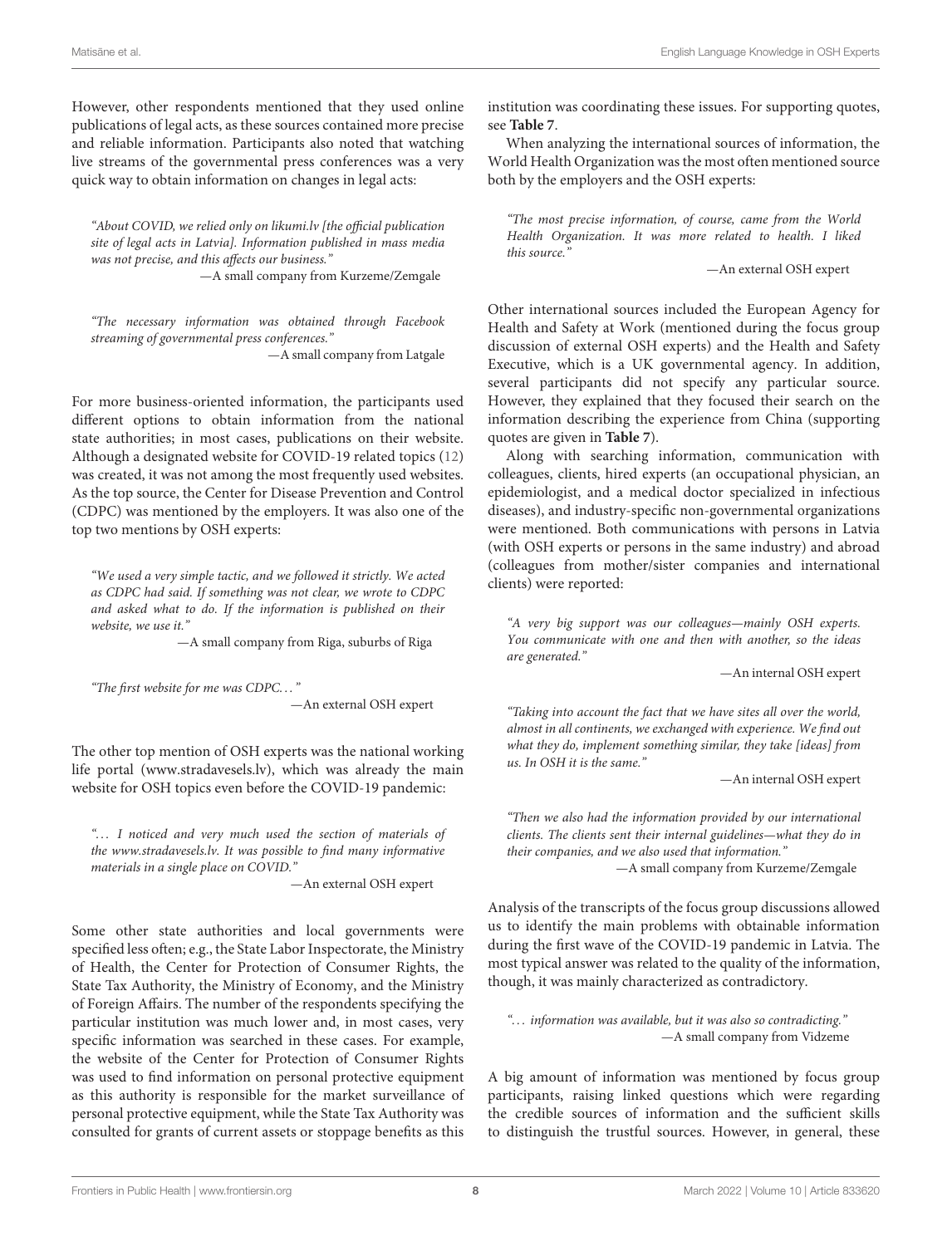<span id="page-8-0"></span>TABLE 7 | The most relevant quotes to support the categories.

| <b>Supporting quotes</b>                                                                                                                                                                                                                                                             | Reference to the author of the quote       |
|--------------------------------------------------------------------------------------------------------------------------------------------------------------------------------------------------------------------------------------------------------------------------------------|--------------------------------------------|
| Languages used for searching information (other than Latvian)                                                                                                                                                                                                                        |                                            |
| "The biggest input was from the group level. At the first the local situation was identified, then the guidelines come<br>with information on what we need to focus on."                                                                                                             | A large company from Kurzeme/Zemgale       |
| "Taking into account the fact that we have sites all over the world, almost in all continents, we exchanged with<br>experience. We find out what they do, implement something similar, they take [ideas] from us. In OSH it is the<br>same."                                         | An internal OSH expert                     |
| "We consulted with our [sister] company in Germany. They collaborated with a university hospital which summed<br>"up all up-to-date information and informed on the tendencies. That was the source we could trust.                                                                  | A large company from Kurzeme/Zemgale       |
| "If we talk about the lack of information, then we did not wait for anything from the state.  We are an<br>international company, so our experience is based on information received from different countries—Sweden,<br>Finland, China, Brazil, and each country had its examples." | A small company from Riga, suburbs of Riga |
| "We started to look for international experience already before WHO guidelines. We analyzed in details experience<br>from other countries, including China."                                                                                                                         | A large company from Riga, suburbs of Riga |
| "As I was abroad during that time, I, of course, checked the website of the Ministry of Foreign Affairs and<br>compared this information with Czech Republic, Poland, Germany. What was the development of the situation<br>$there$ "                                                | A small company from Vidzeme               |
| "We searched for information in the website of the Swedish authorities on what to do with the worker with<br>transportation back to Latvia, what to do with him in Sweden [if he is COVID positive], can he live in the same<br>house as other workers, etc."                        | A small company from Kurzeme/Zemgale       |
| "In English, we checked the information of  crossing the borders."                                                                                                                                                                                                                   | A large company from Latgale               |
| Other languages than Latvian (in general)                                                                                                                                                                                                                                            |                                            |
| "Yes, on the Internet. We looked for general information, what is going on in the other parts of the world."                                                                                                                                                                         | An external OSH expert                     |
| "Yes, in foreign languages we were checking the situation in Europe and  looking for creative solutions."                                                                                                                                                                            | A large company from Latgale               |
| "The information in foreign languages was used either for private use or business interests, but everything is so<br>similar to what you can find in Latvian."                                                                                                                       | A small company from Latgale               |
| Looking for information in different channels                                                                                                                                                                                                                                        |                                            |
| Legal acts (online publications)                                                                                                                                                                                                                                                     |                                            |
| "About COVID, we relied only on [the official publication of legal acts in] likumi.lv. Information published in mass<br>media was not precise, and this affects our business."                                                                                                       | A small company from Kurzeme/Zemgale       |
| Latvian news (evening news, online portals)                                                                                                                                                                                                                                          |                                            |
| "It was enough with TV, radio and such internet news portals as www.delfi.lv, www.tvnet.lv."                                                                                                                                                                                         | A small company from Latgale               |
| "Of course, that was press and internet. We adapted the available information from the original sources to our<br>needs."                                                                                                                                                            | An external OSH expert                     |
| "All sources of national mass media seemed to be very aggressive."                                                                                                                                                                                                                   | A small company from Vidzeme               |
| Social media                                                                                                                                                                                                                                                                         |                                            |
| "Everything is on Facebook, Twitter, and they duplicate information 2, 3, 5 times, and sometimes it is impossible to<br>read all of it."                                                                                                                                             | A large company from Vidzeme               |
| "Probably [the main source of information was] Facebook, I am logged in all the time."                                                                                                                                                                                               | A small company from Kurzeme/Zemgale       |
| Press conferences of the government                                                                                                                                                                                                                                                  |                                            |
| "I want to add, that, I think that the communication of the government was rather clear. We followed online press<br>conferences and used this information to draft our internal guidelines."                                                                                        | A small company from Vidzeme               |
| "The necessary information was obtained through Facebook streaming of governmental press conferences."                                                                                                                                                                               | A small company from Latgale               |
| Foreign news                                                                                                                                                                                                                                                                         |                                            |
| "Information differed if it was obtained from CDPC, what is said by Dr. Apinis [former president of the Latvian<br>Association of Physicians], what is said on CNN. These are different things."                                                                                     | An external OSH expert                     |
| Looking for information from the Latvian sources                                                                                                                                                                                                                                     |                                            |
| Center for Disease Prevention and Control (CDPC)                                                                                                                                                                                                                                     |                                            |
| "The first website for me was CDPC"                                                                                                                                                                                                                                                  | An external OSH expert                     |
| "CDPC that was [the source of] information which is trustful We can rely on this information."                                                                                                                                                                                       | An internal OSH expert                     |
| "We used a very simple tactic, and we followed it strictly. We acted as CDPC had said. If something was not clear,<br>".we wrote to CDPC and asked what to do. If the information is published on their website, we use it                                                           | A small company from Riga, suburbs of Riga |
| "In Latvia, we used information from CDPC, we did not surf on the internet, different websites, and Facebook, as<br>there is so much fake information around."                                                                                                                       | A large company from Kurzeme/Zemgale       |

(Continued)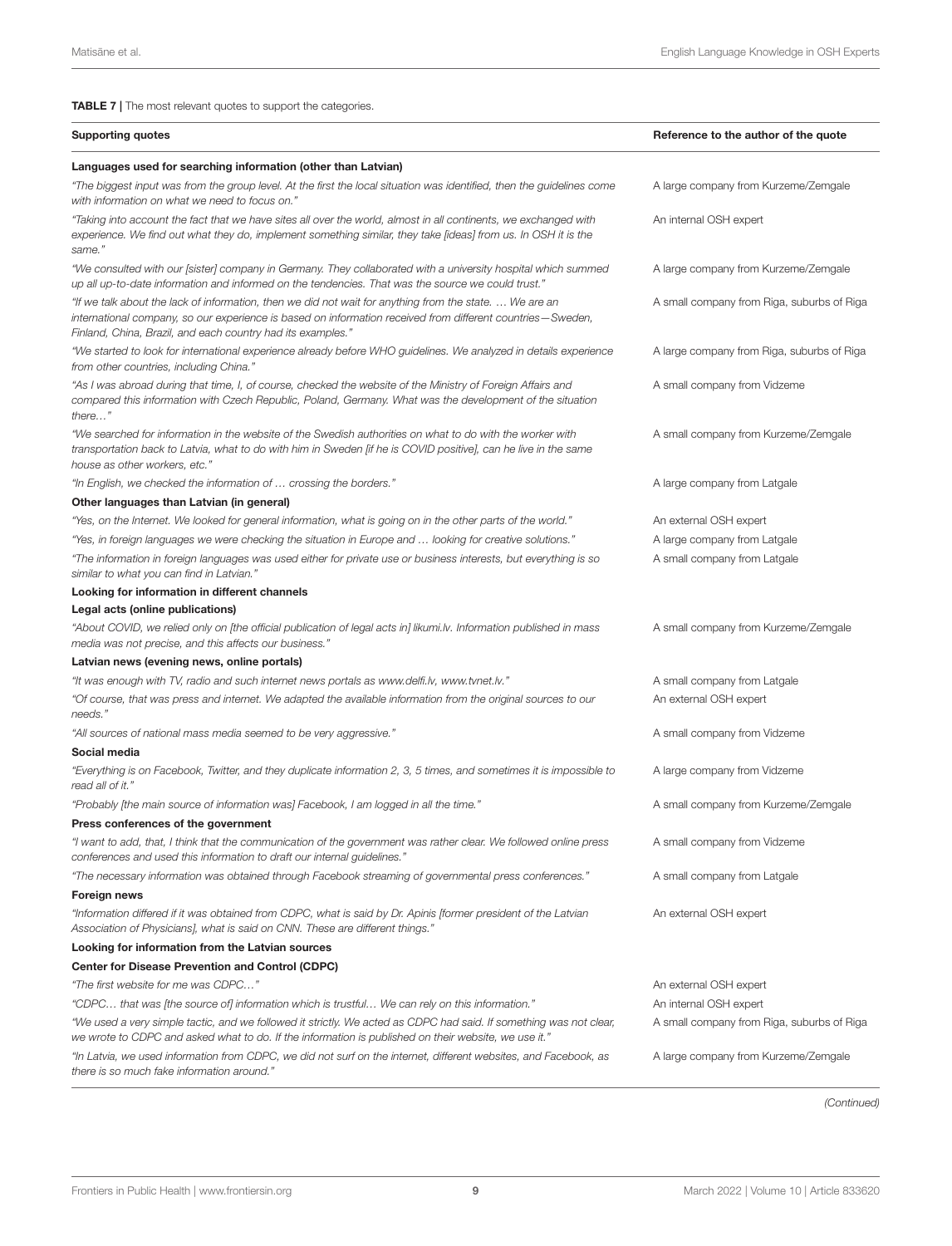| <b>Supporting quotes</b>                                                                                                                                                                                                                          | Reference to the author of the quote       |
|---------------------------------------------------------------------------------------------------------------------------------------------------------------------------------------------------------------------------------------------------|--------------------------------------------|
| National working life portal (www.stradavesels.lv)                                                                                                                                                                                                |                                            |
| "There are informative materials in the [website] www.stradavesels.lv, a possibility to filter them and a special filter<br>for COVID."                                                                                                           | An external OSH expert                     |
| " I noticed and very much used the section of materials of the www.stradavesels.lv. It was possible to find many<br>informative materials in a single place on COVID."                                                                            | An external OSH expert                     |
| <b>State Labour Inspectorate</b>                                                                                                                                                                                                                  |                                            |
| "In March [of 2020] we used the website of the State Labour Inspectorate. Also, the telephone where they provide<br>consultations."                                                                                                               | A large company from Vidzeme               |
| "For OSH information and compulsory health surveillance, we checked the website of the State Labour<br>Inspectorate. We have used this website on an everyday basis before COVID and continued to do the same<br>during the pandemic."            | A small company from Kurzeme/Zemgale       |
| <b>Ministry of Health</b>                                                                                                                                                                                                                         |                                            |
| "We mainly used the written text of the website of the Ministry of Health and CDPC."                                                                                                                                                              | An external OSH expert                     |
| "If the information is published on the website of CDPC, then we use it. The same with the website of the Ministry<br>of Health."                                                                                                                 | A small company from Riga, suburbs of Riga |
| <b>Center for Protection of Consumer Rights</b>                                                                                                                                                                                                   |                                            |
| "I have participated in some [online seminars] of the Center for Protection of Consumer Rights [on suitable<br>personal protective equipment against COVID] and the Ministry of Economics."                                                       | An external OSH expert                     |
| <b>Ministry of Economy</b>                                                                                                                                                                                                                        |                                            |
| "We looked for information on the website of the Ministry of Economics"                                                                                                                                                                           | A small company from Vidzeme               |
| "In the website of the Ministry of Economics, we looked for information on financial benefits for those companies<br>who were on stoppage."                                                                                                       | A small company from Latgale               |
| <b>State Tax Authority</b>                                                                                                                                                                                                                        |                                            |
| "I think I obtained most information from the website of the State Tax Authority because the company was on<br>stoppage. That was the only valuable source."                                                                                      | A small company from Vidzeme               |
| <b>Local authorities</b>                                                                                                                                                                                                                          |                                            |
| " then the local authority of Valmiera has issued some information"                                                                                                                                                                               | A small company from Vidzeme               |
| <b>Ministry of Foreign Affairs</b>                                                                                                                                                                                                                |                                            |
| "They called the Ministry of Foreign Affairs and the Office of Citizenship and Migration Affairs as they employee<br>foreigners from Ukraine and they needed information regarding their employment."                                             | An external OSH expert                     |
| "In principle, we followed information from CDPC and the Ministry of Foreign Affairs—mainly regarding restrictions<br>of movement and traveling."                                                                                                 | A small company from Vidzeme               |
| "As I was abroad during that time, I, of course, checked the website of the Ministry of Foreign Affairs and<br>compared this information with Czech Republic, Poland, Germany. What was the development of the situation<br>$there$ "             | A small company from Vidzeme               |
| Looking for information from the international sources                                                                                                                                                                                            |                                            |
| <b>World Health Organization</b>                                                                                                                                                                                                                  |                                            |
| And then there were also cases when we looked for something in English—Work Health Organization—in that: "<br>website. There was more information on how to dress workers [in healthcare], what protection should be used."                       | An external OSH expert                     |
| "The most precise information, of course, came from the World Health Organization. It was more related to health.<br>I liked this source."                                                                                                        | An external OSH expert                     |
| "We obtained the basic information from the World Health Organization. Then some additional information came<br>from CDPD. Both sources were trustful."                                                                                           | A small company from Riga, suburbs of Riga |
| European Agency for Health and Safety at Work (EU-OSHA)                                                                                                                                                                                           |                                            |
| "We followed the official sources, e.g., the website of the World Health Organization, EU-OSHA. Is there any new<br>information available? Any new posters? Advice"                                                                               | An external OSH expert                     |
| Other sources with a focus on experience from China                                                                                                                                                                                               |                                            |
| "We were looking for the experience of other countries, including China. Maybe it sounds silly, but we looked for<br>measures that mitigate spreading of the virus, use, and placement of personal protective equipment, the flow of<br>persons." | A large company from Riga, suburbs of Riga |
| <b>Health and Safety Executive (HSE)</b>                                                                                                                                                                                                          |                                            |
| "[We used the same sources] as others—CDPD, the Ministry of Health, then websites in English, e.g., HSE."                                                                                                                                         | A small company from Riga, suburbs of Riga |
| Communication used for information search                                                                                                                                                                                                         |                                            |
| Latvian colleagues                                                                                                                                                                                                                                |                                            |
| "Colleagues were the first source of information. Then scientific evidence."                                                                                                                                                                      | An internal OSH expert                     |
|                                                                                                                                                                                                                                                   |                                            |

(Continued)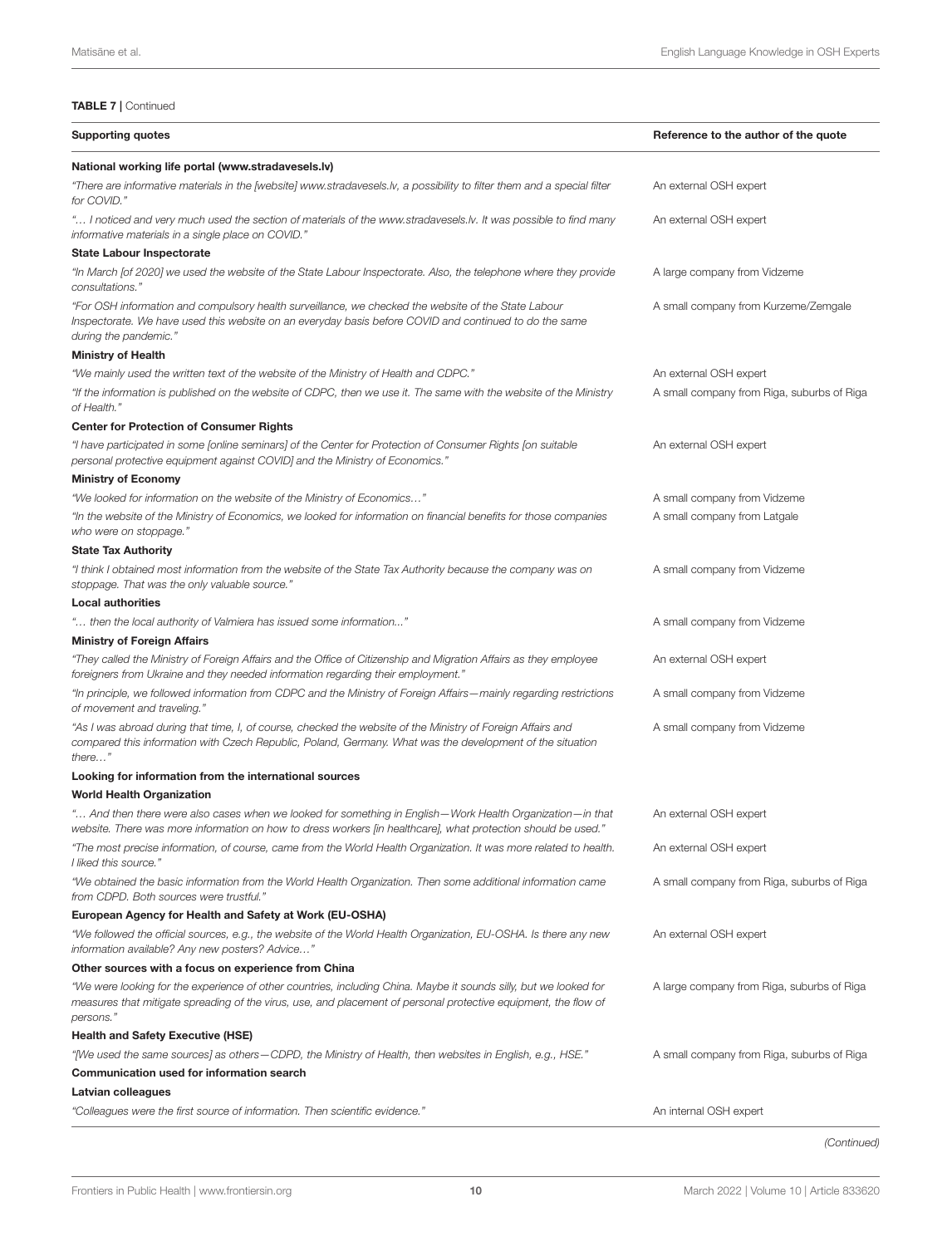#### TABLE 7 | Continued

| <b>Supporting quotes</b>                                                                                                                                                                                                                                        | Reference to the author of the quote       |
|-----------------------------------------------------------------------------------------------------------------------------------------------------------------------------------------------------------------------------------------------------------------|--------------------------------------------|
| "A very big support was our colleagues—mainly OSH experts. You communicate with one and then with another,<br>so the ideas are generated."                                                                                                                      | An internal OSH expert                     |
| "and we also consulted colleagues from [the capital] Riga who work in the same area."                                                                                                                                                                           | A small company from Vidzeme               |
| <b>International colleagues</b>                                                                                                                                                                                                                                 |                                            |
| "I have some clients—international companies. They had online cooperation with Germans and Scandinavians.<br>They were very much engaged in topics related to COVID. When mother [company] implemented measures, we<br>followed the same way."                  | An external OSH expert                     |
| Industry-specific non-governmental organizations                                                                                                                                                                                                                |                                            |
| u if we look at the professional websites, then each of the English versions starts with information on"<br>COVID—what measures, how to prevent, what is good, what is bad, In principle, these are the sources where we<br>get the ideas."                     | An internal OSH expert                     |
| Internally hired experts (occupational physician, epidemiologist, a medical doctor specialized in<br>infectious diseases)                                                                                                                                       |                                            |
| "We have an occupational physician working in the external OSH service provider."                                                                                                                                                                               | An external OSH expert                     |
| "At the group level, experts, specialists of infectious diseases were engaged. They drafted guidelines and they<br>were implemented by the regional departments."                                                                                               | A large company from Kurzeme/Zemgale       |
| <b>International clients</b>                                                                                                                                                                                                                                    |                                            |
| "Then we also had the information provided by our international clients. The clients sent their internal<br>guidelines-what they do in their companies, and we also used that information."                                                                     | A small company from Kurzeme/Zemgale       |
| <b>Problems with information</b>                                                                                                                                                                                                                                |                                            |
| Low quality of information                                                                                                                                                                                                                                      |                                            |
| "Yes, there was so much information, so contradicting information."                                                                                                                                                                                             | An internal OSH expert                     |
| "Unprecise information in mass media was republished."                                                                                                                                                                                                          | A small company from Kurzeme/Zemgale       |
| "The information in Latvian Internet is very crippled."                                                                                                                                                                                                         | A large company from Kurzeme/Zemgale       |
| "I have read very many publications. I was very much interested in the topic. I read information not only in Latvian<br>but also Russian. So—information was available, but it was also so contradicting."                                                      | A small company from Vidzeme               |
| "The problem we faced was related to the fact that private media published information faster than official<br>sources."                                                                                                                                        | A small company from Latgale               |
| Too big amount of information                                                                                                                                                                                                                                   |                                            |
| "The problems were caused by the amount of information. In addition, there were many opinions, there were<br>fewer answers to questions."                                                                                                                       | A small company from Latgale               |
| "Plenty of information To verify the most essential one-it could be one of the problems."                                                                                                                                                                       | A small company from Riga, suburbs of Riga |
| "You must know how to use Internet resources, there are so many good things published there, but of course, ,<br>you must also know how to filter it, which information is ok, which is not ok."                                                                | An external OSH expert                     |
| "The amount of information was big, but you had to work hard to extract the specific information relevant to our<br>industry. It had to be done yourself."                                                                                                      | A small company from Vidzeme               |
| Problems with reaching authority                                                                                                                                                                                                                                |                                            |
| "I had a reference from one company-it was impossible to reach them [the State Labour Inspectorate] by phone.<br>Very long waiting time. That applied not only to the Labour Inspectorate, but also the Office of Citizenship and<br><b>Migration Affairs."</b> | An external OSH expert                     |
| "In March, we searched the website of the State Labour Inspectorate and the Ministry of Welfare. Also, their<br>consulting phone. It was really hot; I don't know who could reach them."                                                                        | A large company from Vidzeme               |
| "I like original sources. Therefore, I still have the phone number of CDPD in my contacts. And if I had questions, I<br>directly called them. Of course, sometimes it was difficult to reach them."                                                             | An external OSH expert                     |

#### aspects were mentioned by a relatively small number of focus group participants and mainly by employers:

"The problems were caused by the amount of information. In addition, there were many opinions, there were fewer answers to questions."

—A small company from Latgale

Several participants (both employers and OSH experts) also reported problems with reaching authority:

"I had a reference from one company—it was impossible to reach them [the State Labour Inspectorate] by phone. Very long waiting time. That applied not only to the Labour Inspectorate, but also the Office of Citizenship and Migration Affairs."

—An external OSH expert

"In March, we searched the website of the State Labour Inspectorate and the Ministry of Welfare. Also, their consulting phone. It was really hot; I don't know who could reach them."

—A large company from Vidzeme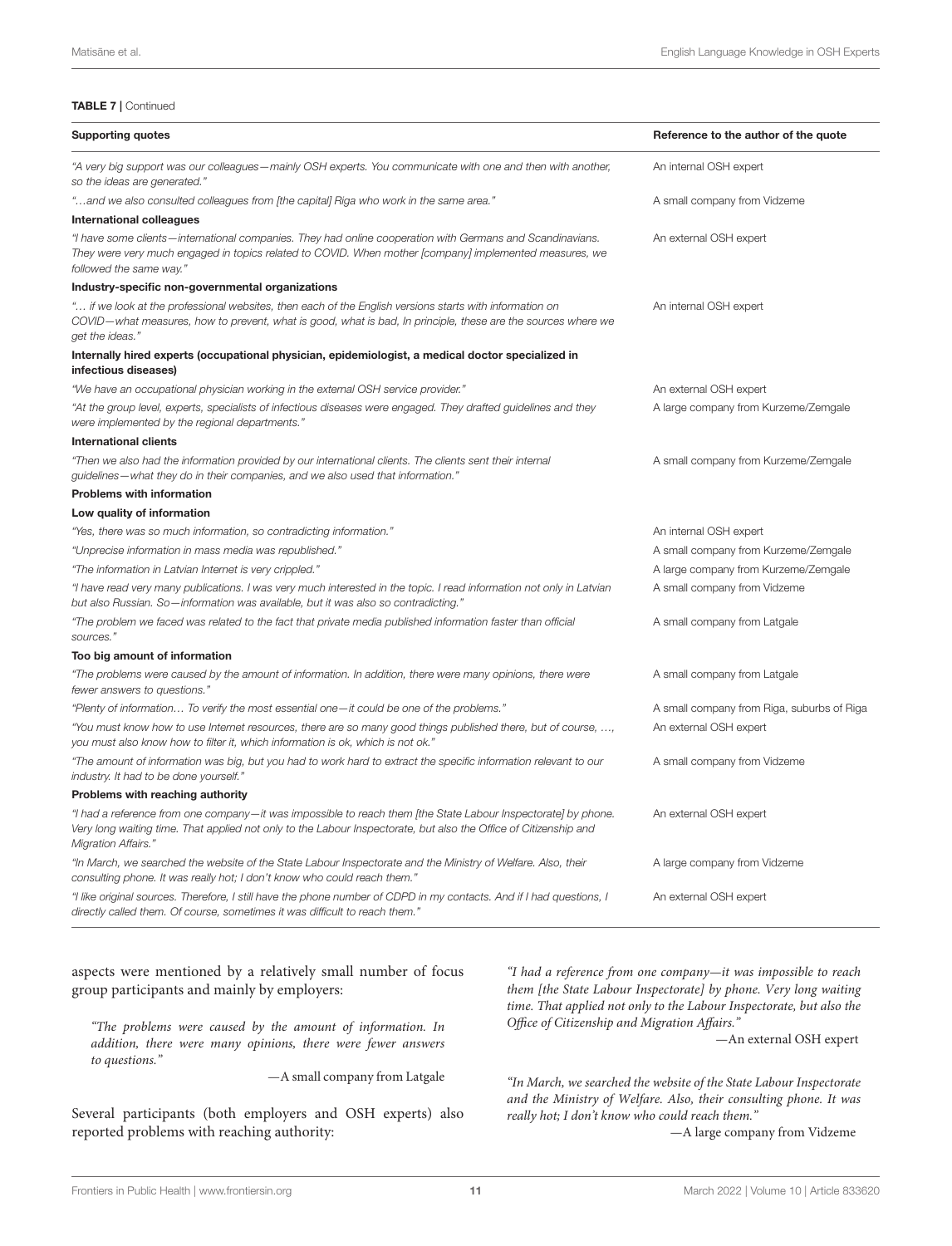# **DISCUSSION**

The quantitative results of this study show that the percentage of OSH experts searching for professional OSH information only in the Latvian language is increasing. This is a very worrying tendency for the labor market in Latvia because the global working environment is rapidly changing. It has already been well recognized even before the COVID-19 pandemic that not only the OSH experts but the occupational health practitioners are also faced with constant changes in their working life (in companies or clinical practice, respectively) [\(13\)](#page-14-7). If the general day-to-day job functions may not demand the use of good knowledge of the language, unusual circumstances may suddenly make the use of literacy skills critical [\(4\)](#page-13-3). As an example of such unusual circumstances, a health or safety incident or emergency has been mentioned [\(14\)](#page-14-8). According to our understanding, the COVID-19 pandemic can be described as a very unusual circumstance, which required the companies to take actions to mitigate the spread of the SARS-CoV-2 virus, and have shown how crucial OSH is for protecting the workers' health, for the functioning of our society, and the continuity of critical economic and social activities [\(15\)](#page-14-9).

So, what is the danger of not being able to read and communicate in English? The possible answers can be identified from the results of the focus group discussions that the participants gave to describe if they used English for searching the information. The OSH experts, who are unable to read and understand English, to read trustful information published by international organizations, to obtain and analyze international experience, therefore, are less prepared to manage unusual circumstances. When these persons are unable to identify the needed information themselves, they must rely on other persons who can translate it, and, therefore, obtaining of information is delayed (time is needed for translation), or even changed/ modified (intentionally or unintentionally by the translator). Then, the next question is who should provide the translation. Also, the answer to this question can be found in the analyses of the focus group discussions, wherein the participants searched for information from the state authorities and colleagues. Although state authorities have strengthened their consulting capacity during the first wave of the COVID-19 pandemic in Latvia [\(16\)](#page-14-10), there are still problems reaching them. This means that these persons were also in a disadvantaged position to get the answers to their questions. In addition, the drafting and approval of the documents to be published by the state authorities is usually a long and complicated process involving reaching an agreement between different involved parties. However, the time was critical in the case of COVID-19. The quality of the translation is also a question to be raised as it has been recognized in other areas (e.g., health care) that the lack of well-trained interpreters can adversely affect the health of individuals with low and limited English proficiency [\(17\)](#page-14-11).

The focus group participants have mentioned informal communication with colleagues to obtain information related to COVID-19. This raises the question about the formal communication and involvement of two existing Latvian OSHrelated non-governmental organizations. None of the focus group participants mentioned any of these organizations. We searched the websites of both organizations [one uniting companies—external OSH service providers (Association of Companies Providing External Occupational Safety and Health Services<sup>[1](#page-11-0)</sup>) and one uniting individuals - OSH experts (Latvian Association of Occupational Health and Safety Specialists<sup>[2](#page-11-1)</sup>)] and did not identify any of the published information related to COVID-19 since March 12, 2020, when the first emergency state was announced in Latvia.

When analyzing the workplaces of OSH experts, it initially seems that the best situation was observed in the case of external OSH experts; the lowest percentage of these experts reported obtaining professional OSH information only in Latvian. However, when looking closer to the data, a problem can be identified; Russian was mentioned more often than English (for companies proving OSH services: 55.1 vs. 37.7%; internal OSH experts in several companies: 57.1 vs. 26.2%) or equally as frequent for individual external OSH service provides (50%). Identifying that the Russian language is more used by OSH experts is a critical problem for Latvia, as the EU member state, because experts who are not using English were unable to search relevant information from EU and other European countries. The information on OSH is not published in Russian and, therefore, these specialists can only rely either on Latvian sources or communication with colleagues from Latvia. Obtaining relevant OSH information from other European countries is essential to get inspiring ideas for effective prevention of workplace hazards, thus, reducing the numbers of accidents at work and occupational diseases. The UK and its Health and Safety Executive can be mentioned as an example, as this afore-mentioned government agency and other OSH professional institutions published a huge amount of OSH-related information. They also reported one of the lowest fatal workplace accident rates (in 2018, the fatal workplace accident rate in the UK was .78% per 100,000 persons employed, while 3.27% per 100,000 persons employed in Latvia, with an EU average of 1.77% per 100,000 persons employed) [\(18\)](#page-14-12). In addition, this group of external OSH experts is essential as the number of workplaces in companies that they can influence with their OSH consultation is big. According to the results of the Working conditions and risk in Latvia in 2018, about 50.6% of external OSH experts worked with up to 10 companies, 19.3% with 10–20 clients, 5.4% with 21–30 clients, 8.4% with 31–40 clients, and 16.3% with more than 40 clients [\(10\)](#page-14-4).

The lack of highly qualified and knowledgeable OSH experts has also been recognized by companies providing external OSH services. According to the information published on the website of the non-governmental organizations uniting these companies, this organization has surveyed the opinion of their members. Among the main conclusions of this survey, a lack of qualified personnel is mentioned [\(19\)](#page-14-13). Therefore, it is essential that the companies, the OSH service providers, strengthen their internal

<span id="page-11-0"></span><sup>1</sup>Association of Companies Providing External Occupational Safety and Health Services (in Latvian).<https://dakib.lv/> (accessed November 30, 2021).

<span id="page-11-1"></span><sup>2</sup>Latvian Association of Occupational Health and Safety Specialists (in Latvian). <https://5fc8de614e83d.site123.me/> (accessed November 30, 2021).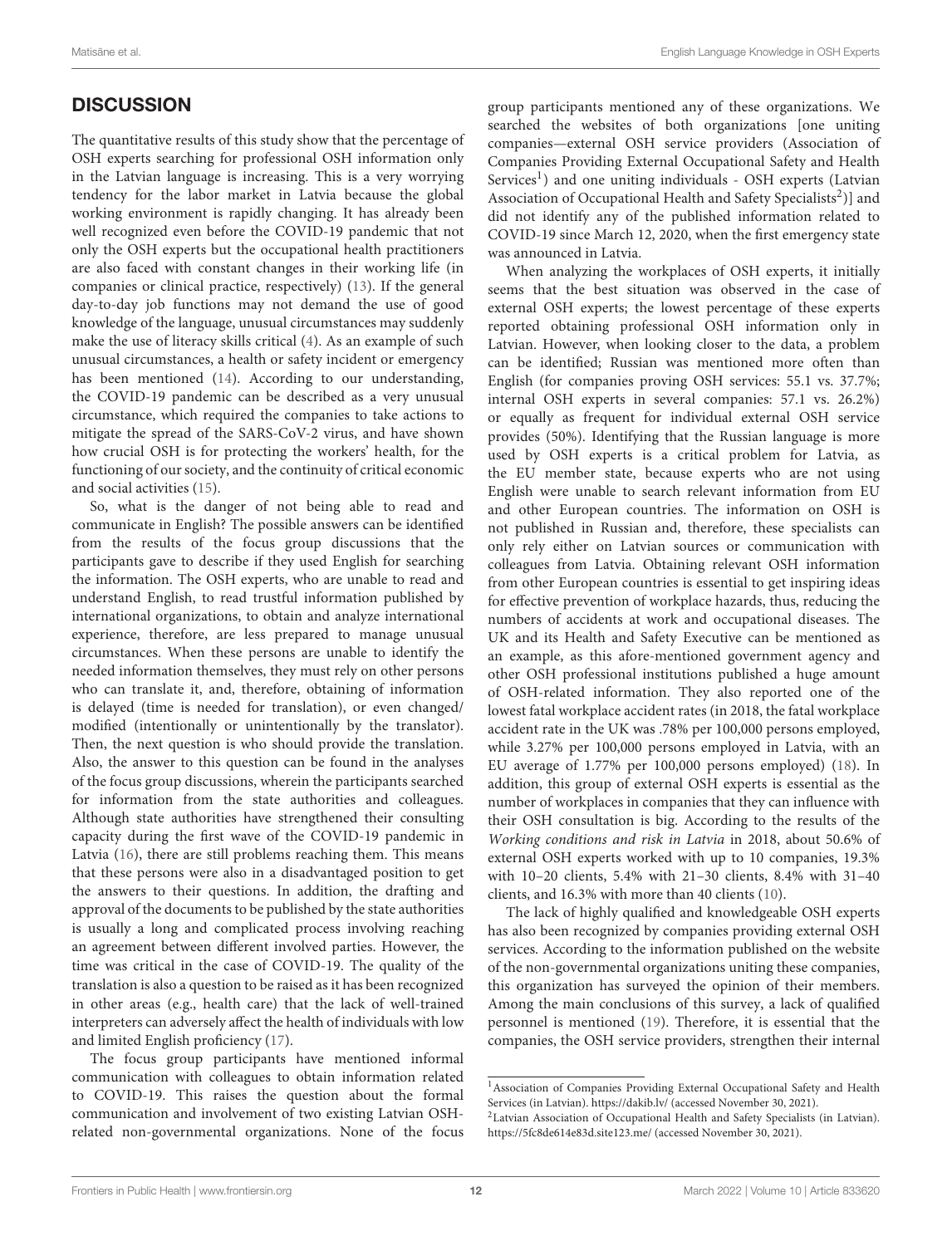training systems. There is also room for non-governmental organizations to strengthen their capacities in providing training and formal communication for their members. In addition, these non-governmental organizations could provide more specialized information as the state authorities will never have enough capacity to provide very precise sector-specific information.

Looking at the relevant studies from other non-English speaking countries, English language knowledge has already been recognized as a vital competence in many companies and workers in the OSH context even before the COVID-19 pandemic. For example, the English language skills were identified in playing an essential role in the working environment and with OSH in Indonesia [\(20\)](#page-14-14), but these conclusions have been based on other aspects. The study states that sufficient skills of the English language are "more required for communicating to expatriates, leading the meeting, doing the presentation, writing reports and designing Standard Operational Procedure." A survey in the Philippines has shown that the low language proficiency of employees in the workplace limits their growth potential in the workplace and negatively impacts worker safety [\(21\)](#page-14-15).

However, the knowledge of English among OSH experts has not been widely addressed. On one hand, when looking at different sources describing the competencies needed for OSH experts, the knowledge of languages is not covered. There can be several reasons for that; e.g., the Institution of Occupational Safety and Health, which has published "Competency framework. Professional standards for safety and health at work" [\(2\)](#page-13-1), is a global organization for health and safety professionals based in the UK, where English knowledge for OSH experts is apparent. On the other hand, the English language knowledge should be an integral part of other competencies, e.g., knowledge management, which includes a continuous collection of information and facts relating to OSH [\(2\)](#page-13-1). Such valuable information can originate not only from inside the company, where the OSH expert works but also outside of this company and even outside the country [\(2,](#page-13-1) [22\)](#page-14-16). Thus, the OSH experts must be open-minded and ready for continuous learning and changing their work methods and networking in professional and business circles [\(23\)](#page-14-17).

When discussing the possible steps to improve the English language knowledge, several methods should be suggested based on our findings. Firstly, additional efforts should be made to raise awareness of employers on the importance and added value to the OSH, and on the general business performance of the company in case the company employs well-educated OSH experts. Therefore, during the recruitment process of OSH experts, attention should be paid if the applicant has solid knowledge and skills of general OSH vocabulary [\(20\)](#page-14-14). Secondly, it should be mentioned that one of the simplest and most efficient ways is to invest in the development of a specialized language training program by designing the English for Specific Purposes course for OSH experts [\(20\)](#page-14-14). Good results can be achieved by creating a contextual curriculum and lesson plans, using a variety of innovative and attractive activities according to the interests of the OSH experts, and discussing topics that are close to their professional environment [\(24,](#page-14-18) [25\)](#page-14-19). Thirdly, the general digital skills of OSH experts should be improved through training that includes the use of different machine translation services and language technologies which are becoming common in everyday practice for a variety of reasons and purposes [\(26\)](#page-14-20).

When looking at the results of our study in terms of limitations, we have identified several of them. The main limitation of the web survey is the use of the non-probability sampling method to gather responses from OSH experts. Such a method had been used by legal entities in gathering data within the original studies, the Work conditions, and risks in Latvia. The surveys of OSH experts were carried out based on the public procurement process with requirements as predefined by the customer (the Ministry of Welfare in 2006, the Employers' Confederation of Latvia in 2010, and the State Labor Inspectorate in 2018). The authors of this article did not have any possibility to influence the survey methodology. In addition, the number of survey respondents is rather low (especially in 2006, with 86 respondents). At the same time, it is impossible to assess the percentage of OSH experts who have participated in the surveys as there is no national registry for OSH experts, which makes it impossible to calculate. The requirement to survey the opinion of 200 participants per survey in 2010 and 2018 has been specified by the client during the procurement process without any scientific calculations for sample size. In addition, several respondents in each survey mentioned that they search for information in English and Russian, which made the analyses more complicated. However, we concentrated our research on the advantages and disadvantages that came along with the use of both languages. Despite these limitations, the obtained results provide descriptive data and useful insights regarding the languages used by OSH experts in Latvia for searching professional information.

Another limitation is related to the time when the surveys and the focus groups were conducted. There is a time gap between 2018, which is the year of the newest survey data, and the onset of the COVID-19 pandemic in 2020, when the search for information was essential. Despite this time gap, it is clear that improving English language proficiency to a level that might be sufficient for searching reliable information on professional topics takes hundreds of hours [\(27\)](#page-14-21); however, the OSH experts are adults with full-time jobs, family obligations, etc. In addition, we also added data from previous surveys (in 2006 and 2010) to find out the tendency and the speed of improvements. Nevertheless, we observed that the percentage of OSH experts searching for professional OSH information only in Latvian has increased. Therefore, we believe that the results obtained in 2018 provide indicative data to conclude that the percentage of OSH experts searching for professional OSH information in English is not sufficient and further actions should be taken.

There are also several limitations to focus group discussions. The first is related to the decisions of the Latvian government on legal requirements on mitigation of the spread of the SARS-CoV-2 virus. These requirements were used after the beginning of the first focus group discussion; therefore, some of the participants were onsite, while others were online. Although experienced moderators tried to provide equal opportunities for all participants (e.g., questions were asked to the focus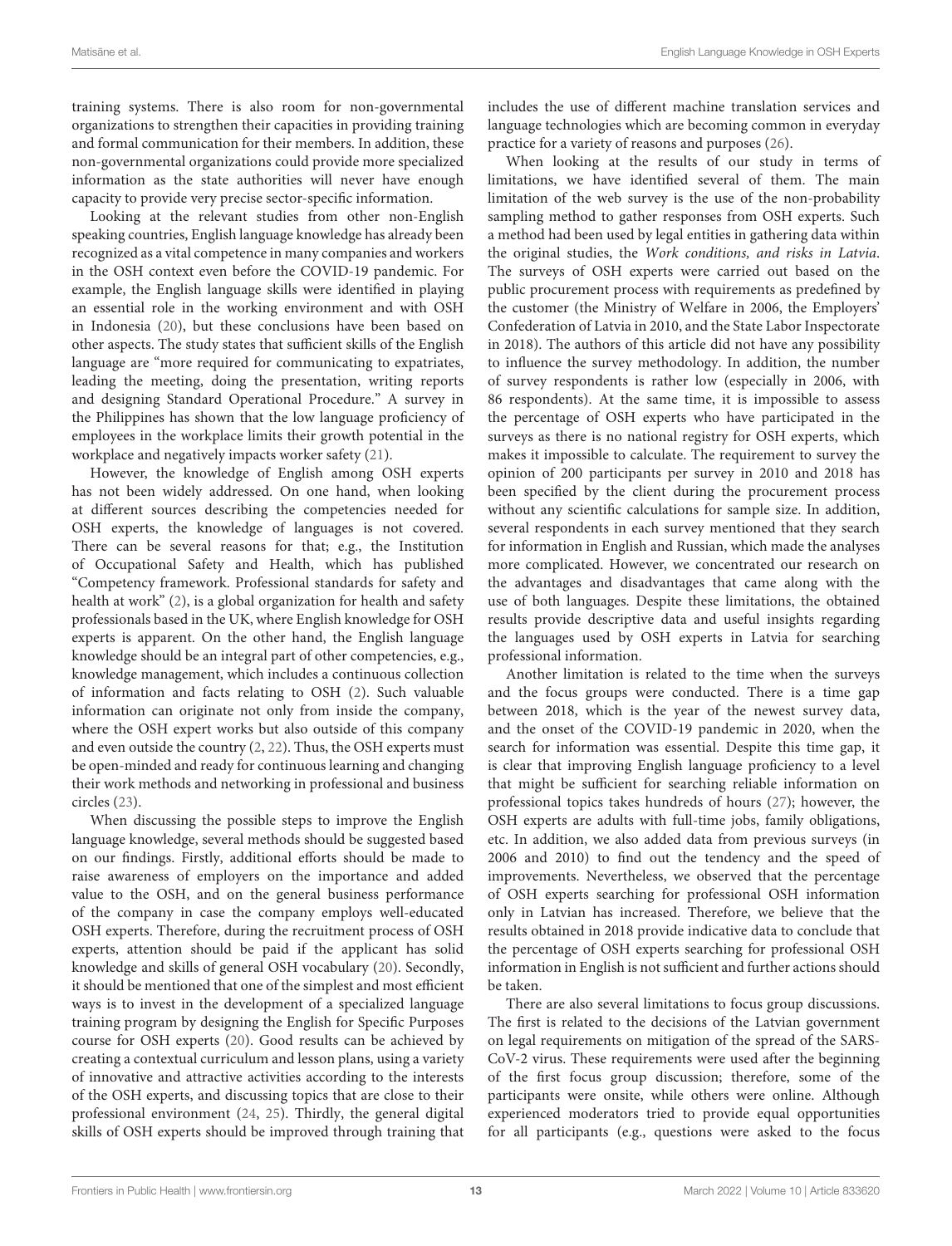participants individually), the equality of every single participant might have been affected.

Some problems were also faced while trying to recruit the focus group participants from companies that are not known as good practice examples for OSH management. Most of the focus group participants represented companies that can present good examples in most aspects of the health, safety, and wellbeing of their workers, who are also very keen to share their activities and experience. Therefore, the recruited participants might have overrepresented the companies with well-established OSH management systems, and the situation with the use of foreign languages among OSH experts could be even worse.

# CONCLUSIONS AND RECOMMENDATIONS

Businesses have recognized health and safety benefits when literacy and/or language skills development is introduced in the workplace. Although this has been concluded about workers and not on OSH experts, we believe that knowledge of the English language for OSH experts working in small European countries is essential. Our study shows that knowledge of the English language for OSH experts working in Latvia is not sufficient to be ready for rapid changes in the working environment. Knowledge of the English language among OSH experts should be promoted through: (1) the recruitment process of OSH experts where attention should be paid if the applicant has solid knowledge and skills of general OSH vocabulary; (2) the development of a specialized language training program and designing the English for Specific Purposes course for OSH experts; and (3) improvement of digital skills of OSH experts with training that includes the use of different machine translation services and language technologies. Along with these processes, the companies providing external OSH services should establish a well functioning internal training system to provide their non-English speaking experts with up-to-date information. In addition, the OSH-related non-governmental institutions should strengthen their capacity to support state authorities in sharing information not only in an emergency like the COVID-19 pandemic but also related to other OSH aspects.

# DATA AVAILABILITY STATEMENT

The data analyzed in this study was obtained from the owners of the original datasets of the independent Work Conditions

### **REFERENCES**

- <span id="page-13-0"></span>1. Halonen JI, Atkins S, Hakulinen H, Pesonen S, Uitti J. Collaboration between employers and occupational health service providers: a systematic review of key characteristics. BMC Public Health. (2017) 17:22. doi: [10.1186/s12889-016-3924-x](https://doi.org/10.1186/s12889-016-3924-x)
- <span id="page-13-1"></span>2. Institution of Occupational Safety and Health. Competency Framework. Professional Standards for Safety and Health at Work. (2019). Available online at: [https://iosh.com/media/6715/competency-framework-all-competencies](https://iosh.com/media/6715/competency-framework-all-competencies-v2.pdf)[v2.pdf](https://iosh.com/media/6715/competency-framework-all-competencies-v2.pdf) (accessed November 28, 2021).

and Risks in Latvia studies (the Ministry of Welfare, 2006, the Employers' Confederation of Latvia, 2010, and the State Labour Inspectorate, 2018), the following licenses/restrictions apply: requests to access these datasets must first be approved by the respective owners. Requests to access these datasets should be directed to the Ministry of Welfare [\(https://www.lm.gov.](https://www.lm.gov.lv/en) [lv/en\)](https://www.lm.gov.lv/en), the Employers' Confederation of Latvia [\(https://lddk.lv/](https://lddk.lv/en/) [en/\)](https://lddk.lv/en/), and the State Labour Inspectorate [\(https://www.vdi.gov.lv/](https://www.vdi.gov.lv/en) [en\)](https://www.vdi.gov.lv/en), respectively.

# ETHICS STATEMENT

The studies involving human participants were reviewed and approved by Ethics Commission of Riga Stradinš University (Protocol No. 6-1/08/16, 23 July 2020). Written informed consent for participation was not required for this study in accordance with the national legislation and the institutional requirements.

# AUTHOR CONTRIBUTIONS

IV and LM: conceptualization and methodology. LP and LA: software. LM, IV, and LP: formal analysis. LP and LM: investigation. LM: writing—original draft preparation and project administration. ME and IV: writing—review and editing. LA: visualization. IV: supervision. All authors have read and agreed to the published version of the manuscript.

# FUNDING

The focus group discussions and transcribing of the focus group discussions were funded by the National Research Programme of Latvia within the Project Life with COVID-19: Evaluation of Overcoming the Coronavirus Crisis in Latvia and Recommendations for Societal Resilience in the Future (Agreement No: VPP-COVID-2020/1-0013). The original datasets of the independent studies Work conditions and risks in Latvia were received from the data owners free of charge.

# ACKNOWLEDGMENTS

The authors thank Asnate Anna Linde, Jelena Lonska, Sarmite Rozentāle, Iluta Arbidāne, Ieva Grīntāle, Lienīte Litavniece, and Iveta Mietule for technical support in organizing focus groups and transcribing process.

- <span id="page-13-2"></span>3. Institute of Medicine (US) Committee on Health Literacy. Health literacy: a prescription to end confusion. Choice Reviews Online[. \(2005\). 42:07. doi: 10.5860/choice.4](https://doi.org/10.5860/choice.42-4059) 2-4059
- <span id="page-13-3"></span>4. Campbell A. What You Don't Know Can Hurt You. Literacy's Impact on Workplace Health and Safety. (2010). Available online at: [http://en.copian.ca/](http://en.copian.ca/library/research/cboc/whatyoudontknow/whatyoudontknow.pdf) [library/research/cboc/whatyoudontknow/whatyoudontknow.pdf](http://en.copian.ca/library/research/cboc/whatyoudontknow/whatyoudontknow.pdf) (accessed November 20, 2021).
- <span id="page-13-4"></span>5. Hargreaves S, Rustage K, Nellums LB, McAlpine A, Pocock N, Devakumar D, et al. Occupational health outcomes among international migrant